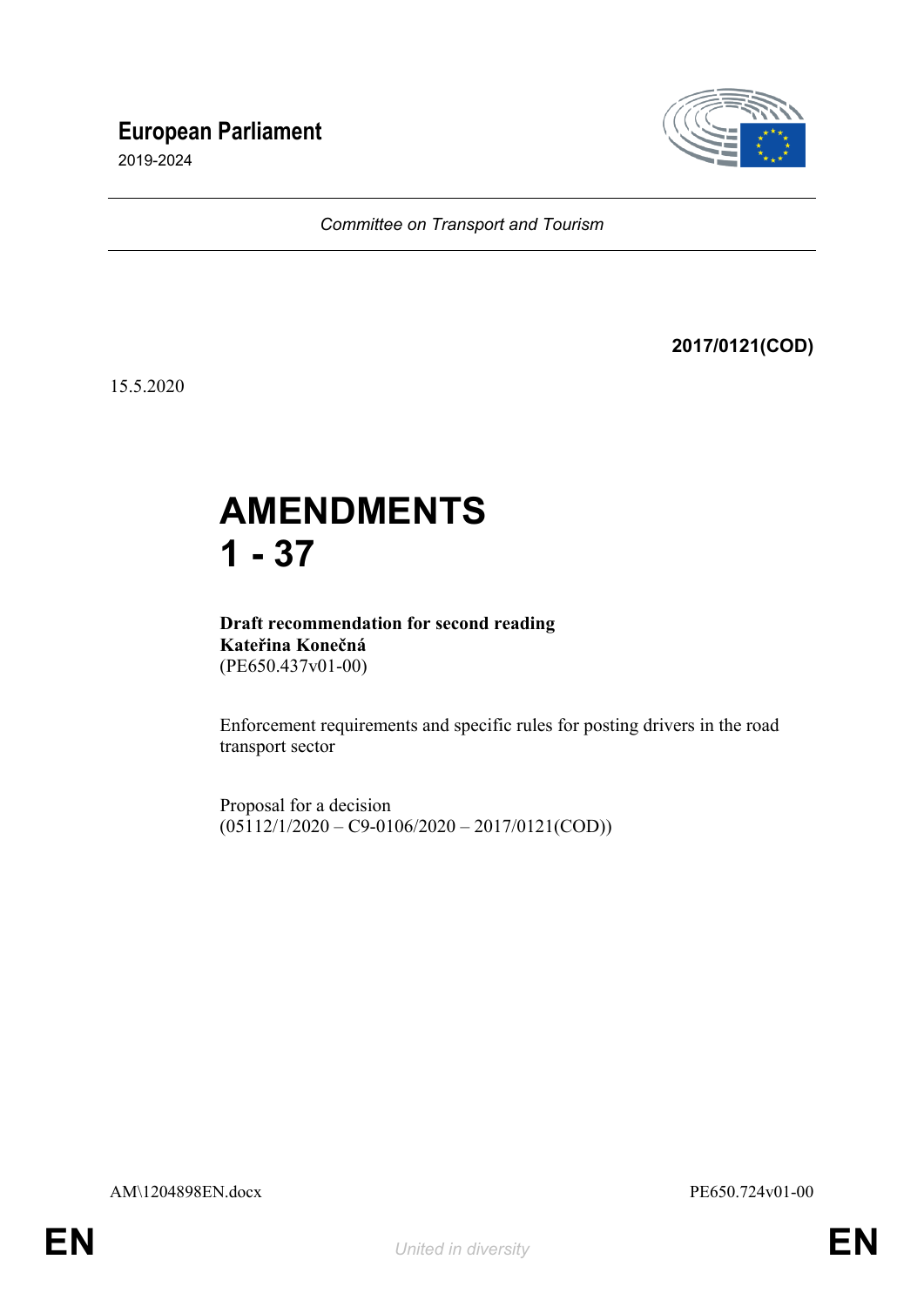AM\_Com\_LegRecomm

**EN**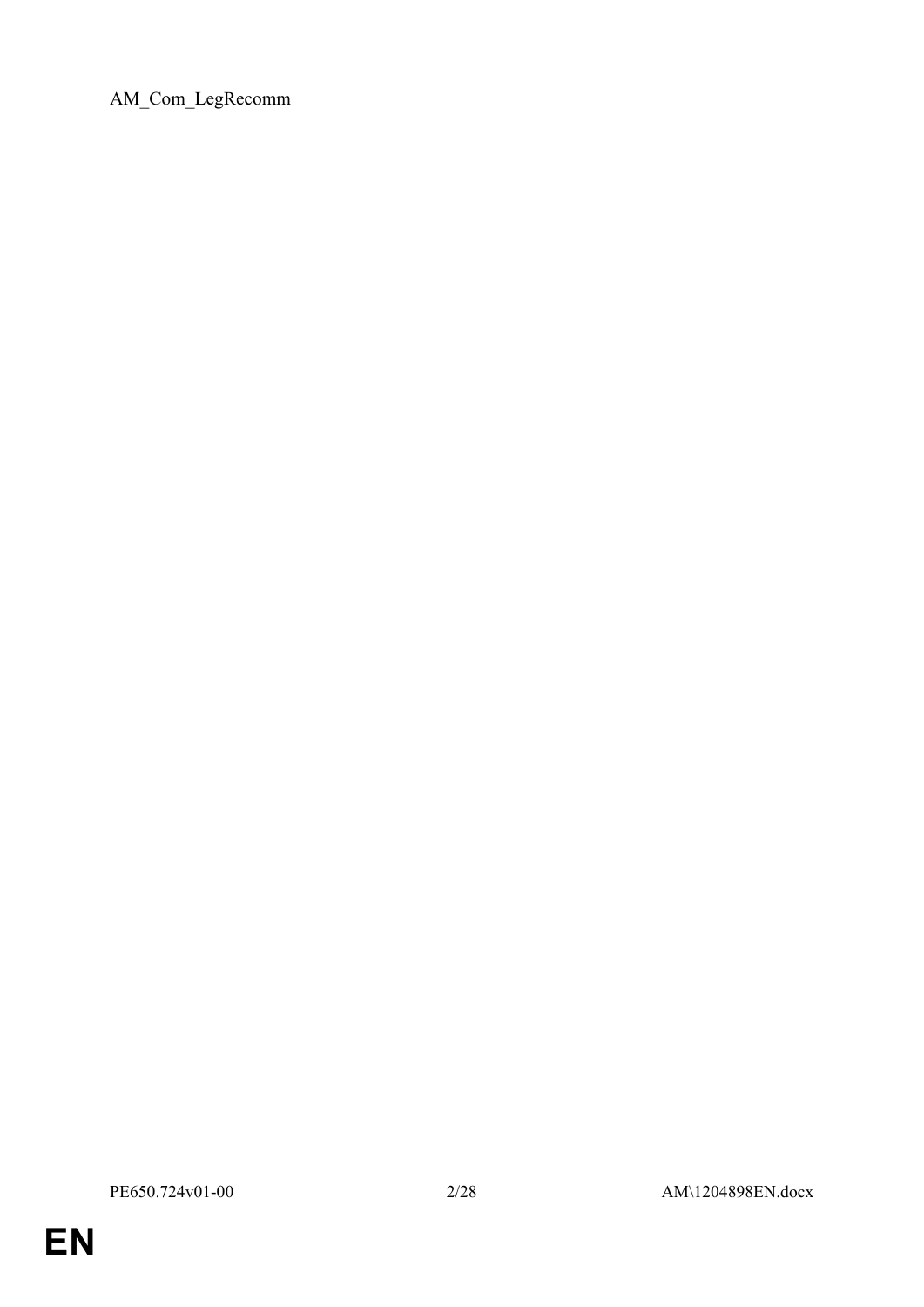**Amendment 1 Clotilde Armand**

**Council position**

**–**

*Proposal for rejection*

*The European Parliament rejects the Council position at first reading.*

Or. en

**Amendment 2 Andor Deli, Bogusław Liberadzki, Elżbieta Katarzyna Łukacijewska, Petras Auštrevičius, Gheorghe Falcă, Tomasz Frankowski, Petar Vitanov, Rovana Plumb, Andrey Novakov, Maria Grapini, Ilhan Kyuchyuk, Marian-Jean Marinescu, Kosma Złotowski, Tomasz Piotr Poręba, Andris Ameriks, Angel Dzhambazki, Roberta Metsola, Roberts Zīle**

**Council position Recital 11 a (new)**

*Council position Amendment*

*(11 a) In order to ensure efficient use of transport resources, take into account the operational realities and reduce the number of empty runs, which is an important element in achieving the objectives of the Paris agreement in relation to the reduction of CO2 emissions, a limited number of additional transport activities should be possible without triggering the posting rules. Such activities consist of operations performed during a period in the course of or following a bilateral international transport operation from the Member State of establishment and before the return journey to the Member State of establishment.*

Or. en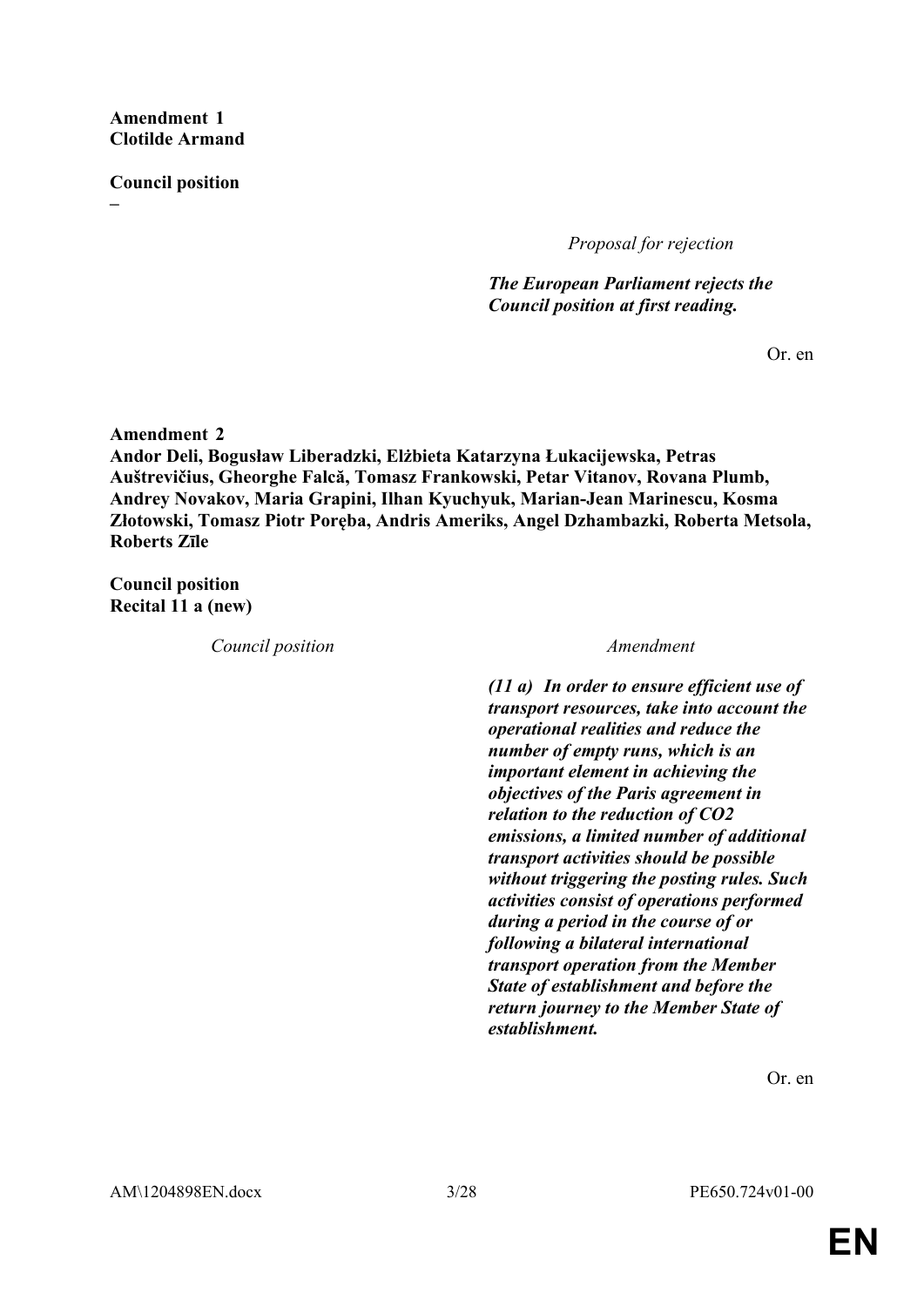### *Justification*

*In order to respect the principle of non-discrimination and to ensure fair competition both within the EU and in relation to the hauliers from third countries it is necessary to allow additional activities not only during the bilateral transport operation, but also following the initial bilateral transport operation and before the return journey. The amendment restores wholly the position adopted by Parliament at its first reading.*

### **Amendment 3**

**Josianne Cutajar, Miriam Dalli, Alfred Sant, Alex Agius Saliba, Roberta Metsola, David Casa**

### **Council position Recital 12**

### *Council position Amendment*

(12) When a driver is engaged in a combined transport operation, the nature of the service provided during the initial or final road leg is closely linked with the Member State of establishment if the road leg on its own is a bilateral transport operation. *By contrast, when the transport operation during the road leg is carried out within the host Member State or as a non-bilateral international transport operation, there is a sufficient link with the territory of a host Member State and therefore the posting rules should apply.*

(12) When a driver is engaged in a combined transport operation, the nature of the service provided during the initial or final road leg is closely linked with the Member State of establishment if the road leg on its own is a bilateral transport operation.

Or. en

**Amendment 4**

**Andor Deli, Angel Dzhambazki, Andris Ameriks, Tomasz Piotr Poręba, Kosma Złotowski, Marian-Jean Marinescu, Ilhan Kyuchyuk, Maria Grapini, Andrey Novakov, Rovana Plumb, Petar Vitanov, Gheorghe Falcă, Tomasz Frankowski, Petras Auštrevičius, Elżbieta Katarzyna Łukacijewska, Bogusław Liberadzki, Roberta Metsola, Roberts Zīle**

**Council position Recital 12**

*Council position Amendment*

(12) When a driver is engaged in a combined transport operation, the nature of

(12) When a driver is engaged in a combined transport operation, the nature of

PE650.724v01-00 4/28 AM\1204898EN.docx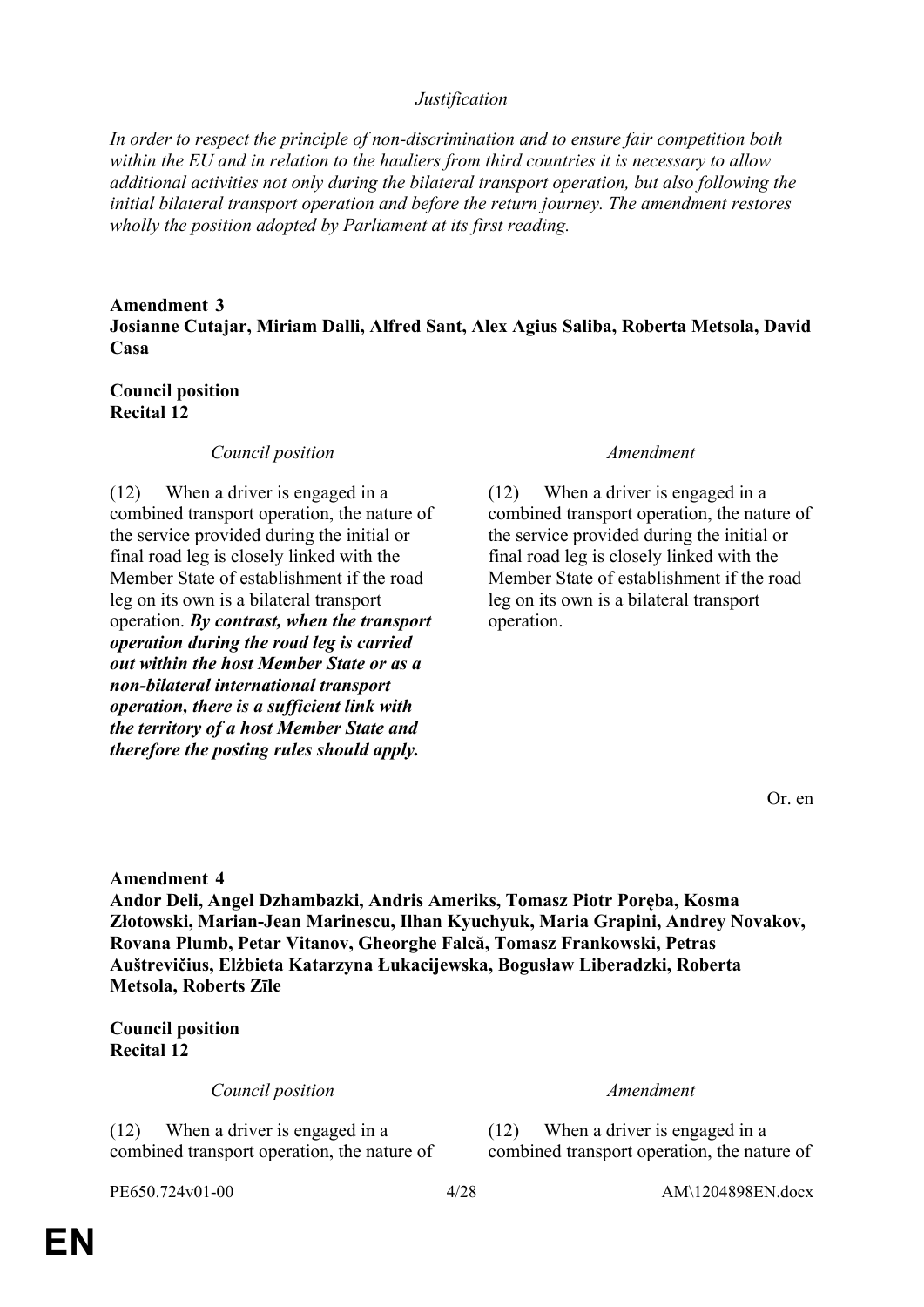the service provided during the initial or final road leg is closely linked with the Member State of establishment if the road leg on its own is a bilateral transport operation. *By contrast, when the transport operation during the road leg is carried out within the host Member State or as a non-bilateral international transport operation, there is a sufficient link with the territory of a host Member State and therefore the posting rules should apply.*

the service provided during the initial or final road leg is closely linked with the Member State of establishment if the road leg on its own is a bilateral transport operation.

Or. en

### *Justification*

*The reference to Directive 92/106/EEC in the market part of the Mobility Package I is not appropriate and this issue should be dealt within the Combined Transport Directive itself. The inclusion of an initial or final road section in combined transport in the provisions of the new Regulation No 1072 is not beneficial as it reduces the attractiveness of combined transport for hauliers and freight forwarders. Such a measure will not contribute to the further promotion of this type of operation. In addition, this provision was not part of the Commission's initial proposals and has not been the subject of an impact assessment.*

### **Amendment 5**

**Andor Deli, Bogusław Liberadzki, Elżbieta Katarzyna Łukacijewska, Petras Auštrevičius, Tomasz Frankowski, Gheorghe Falcă, Angel Dzhambazki, Andris Ameriks, Tomasz Piotr Poręba, Kosma Złotowski, Marian-Jean Marinescu, Roberta Metsola, Andrey Novakov, Rovana Plumb, Petar Vitanov, Maria Grapini, Ilhan Kyuchyuk, Roberts Zīle**

### **Council position Recital 13**

### *Council position Amendment*

(13) Where a driver performs other types of operations, notably cabotage operations or non-bilateral international transport operations, there is a sufficient link to the territory of the host Member State. The link exists in case of cabotage operations as defined by Regulations (EC) No 1072/2009<sup>6</sup> and (EC) No 1073/2009<sup>7</sup> of the European Parliament and of the Council since the entire transport operation takes place in a host Member State and the service is thus closely linked to the

(13) Where a driver performs other types of operations, notably cabotage operations or non-bilateral international transport operations, there is a sufficient link to the territory of the host Member State. The link exists in case of cabotage operations as defined by Regulations (EC) No 1072/2009<sup>6</sup> and (EC) No 1073/2009<sup>7</sup> of the European Parliament and of the Council since the entire transport operation takes place in a host Member State and the service is thus closely linked to the

AM\1204898EN.docx 5/28 PE650.724v01-00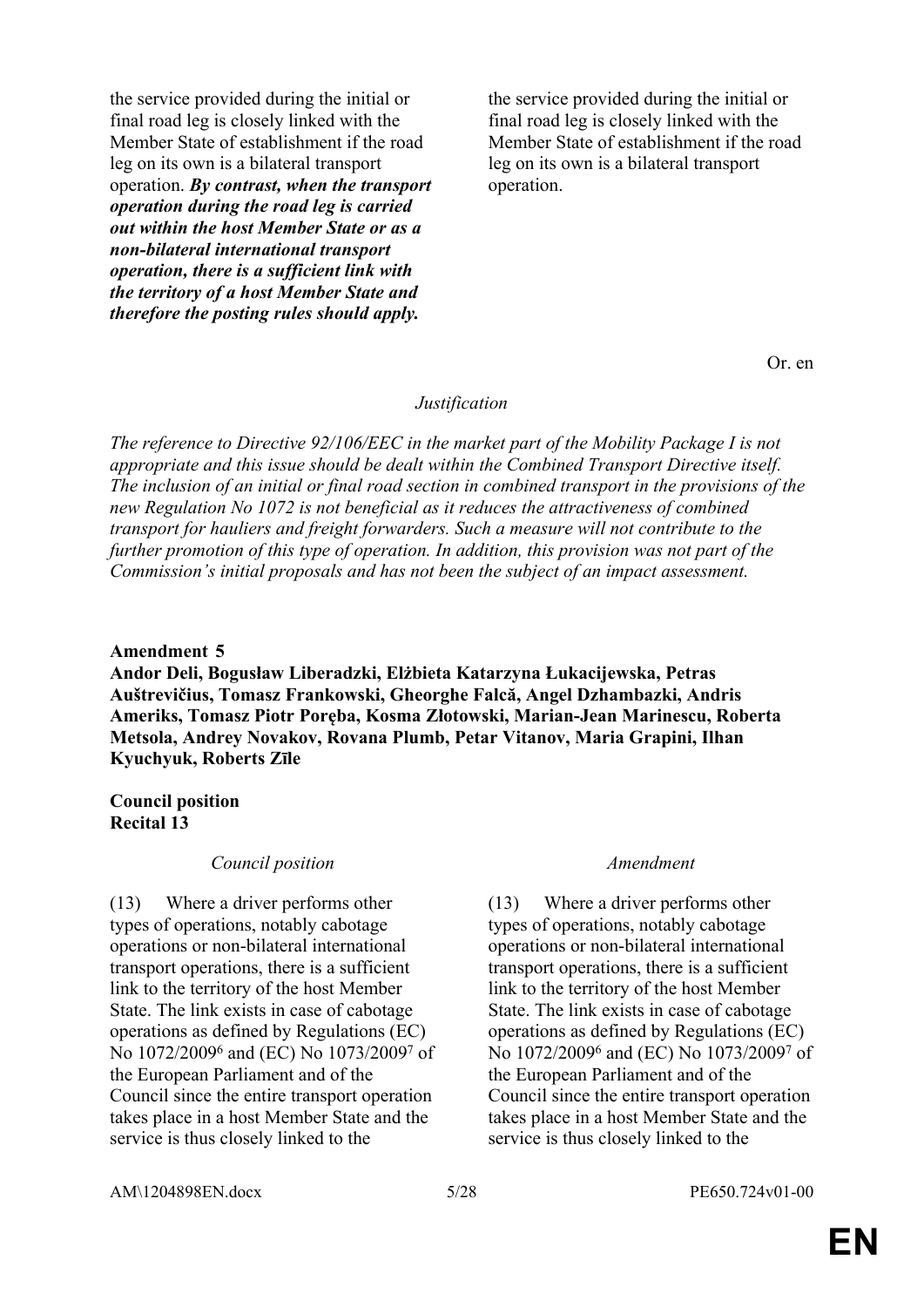territory of the host Member State. A nonbilateral international transport operation is characterised by the fact that the driver is engaged in international carriage outside of the Member State of establishment of the undertaking making the posting. The services performed are therefore linked with the host Member States concerned rather than with the Member State of establishment. In those cases, sectorspecific rules are only required with regard to the administrative requirements and control measures.

\_\_\_\_\_\_\_\_\_\_\_\_\_\_\_\_\_ \_\_\_\_\_\_\_\_\_\_\_\_\_\_\_\_\_

territory of the host Member State. A nonbilateral international transport operation is characterised by the fact that the driver is engaged in international carriage outside of the Member State of establishment of the undertaking making the posting. The services performed are therefore linked with the host Member States concerned rather than with the Member State of establishment. In those cases, sectorspecific rules are only required with regard to the administrative requirements and control measures. *Nevertheless, until negotiations between the Union and relevant third countries as regards the application of rules equivalent to those laid down in this Directive will be concluded, certain number of cross-trade operations should be exempted from posting rules.*

Or. en

### *Justification*

*In order to respect the principle of non-discrimination, to avoid fragmentation of the European internal market and to ensure fair competition both within the EU and in relation to the hauliers from third countries it is necessary to exclude from the scope of posting a certain number of cross-trade transport operations. Hauliers from third countries, parties to the ECMT MULTILATERAL QUOTA system, are allowed to perform 3 additional cross-trade road carriages between incoming international bilateral carriage and return to the country of establishment. Therefore, it is of vital importance to ensure equal treatment of transport undertaking from European Union Member States and third countries. The only way to address this issue is to provide hauliers from European Union Member States with more preferential treatment under lex specialis.*

<sup>6</sup> Regulation (EC) No 1072/2009 of the European Parliament and of the Council of 21 October 2009 on common rules for access to the international road haulage market (OJ L 300, 14.11.2009, p. 72).

<sup>7</sup> Regulation (EC) No 1073/2009 of the European Parliament and of the Council of 21 October 2009 on common rules for access to the international market for coach and bus services, and amending Regulation (EC) No 561/2006 (OJ L 300, 14.11.2009, p. 88).

<sup>6</sup> Regulation (EC) No 1072/2009 of the European Parliament and of the Council of 21 October 2009 on common rules for access to the international road haulage market (OJ L 300, 14.11.2009, p. 72).

<sup>7</sup> Regulation (EC) No 1073/2009 of the European Parliament and of the Council of 21 October 2009 on common rules for access to the international market for coach and bus services, and amending Regulation (EC) No 561/2006 (OJ L 300, 14.11.2009, p. 88).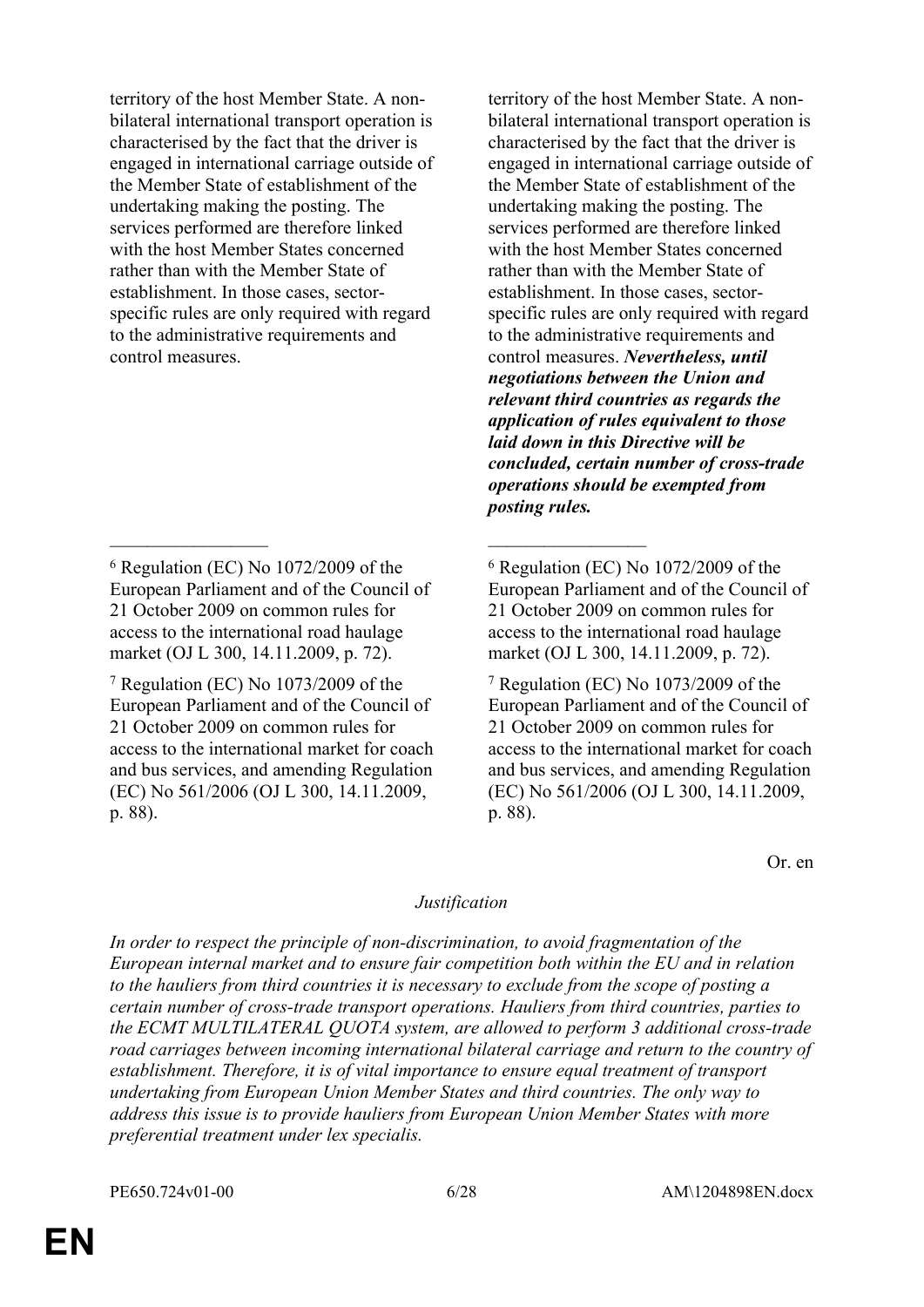**Amendment 6 Josianne Cutajar, Miriam Dalli, Alfred Sant, Alex Agius Saliba, Roberta Metsola, David Casa**

### **Council position Recital 13**

### *Council position Amendment*

(13) Where a driver performs other types of operations, notably cabotage operations or non-bilateral international transport operations, there is a sufficient link to the territory of the host Member State. The link exists in case of cabotage operations as defined by Regulations (EC) No 1072/2009<sup>6</sup> and (EC) No 1073/2009<sup>7</sup> of the European Parliament and of the Council since the entire transport operation takes place in a host Member State and the service is thus closely linked to the territory of the host Member State. A nonbilateral international transport operation is characterised by the fact that the driver is engaged in international carriage outside of the Member State of establishment of the undertaking making the posting. The services performed are therefore linked with the host Member States concerned rather than with the Member State of establishment. In those cases, sectorspecific rules are only required with regard to the administrative requirements and control measures.

(13) Where a driver performs other types of operations, notably cabotage operations or non-bilateral international transport operations, there is a sufficient link to the territory of the host Member State. The link exists in case of cabotage operations as defined by Regulations (EC) No 1072/2009<sup>6</sup> and (EC) No 1073/2009<sup>7</sup> of the European Parliament and of the Council since the entire transport operation takes place in a host Member State and the service is thus closely linked to the territory of the host Member State. A nonbilateral international transport operation is characterised by the fact that the driver is engaged in international carriage outside of the Member State of establishment of the undertaking making the posting. The services performed are therefore linked with the host Member States concerned rather than with the Member State of establishment. In those cases, sectorspecific rules are only required with regard to the administrative requirements and control measures. *Nevertheless, until negotiations between the Union and relevant third countries as regards the application of rules equivalent to those laid down in this Directive will be concluded, certain number of cross-trade operations should be exempted from posting rules.*

\_\_\_\_\_\_\_\_\_\_\_\_\_\_\_\_\_ \_\_\_\_\_\_\_\_\_\_\_\_\_\_\_\_\_

<sup>6</sup> Regulation (EC) No 1072/2009 of the European Parliament and of the Council of 21 October 2009 on common rules for access to the international road haulage market (OJ L 300, 14.11.2009, p. 72).

<sup>6</sup> Regulation (EC) No 1072/2009 of the European Parliament and of the Council of 21 October 2009 on common rules for access to the international road haulage market (OJ L 300, 14.11.2009, p. 72).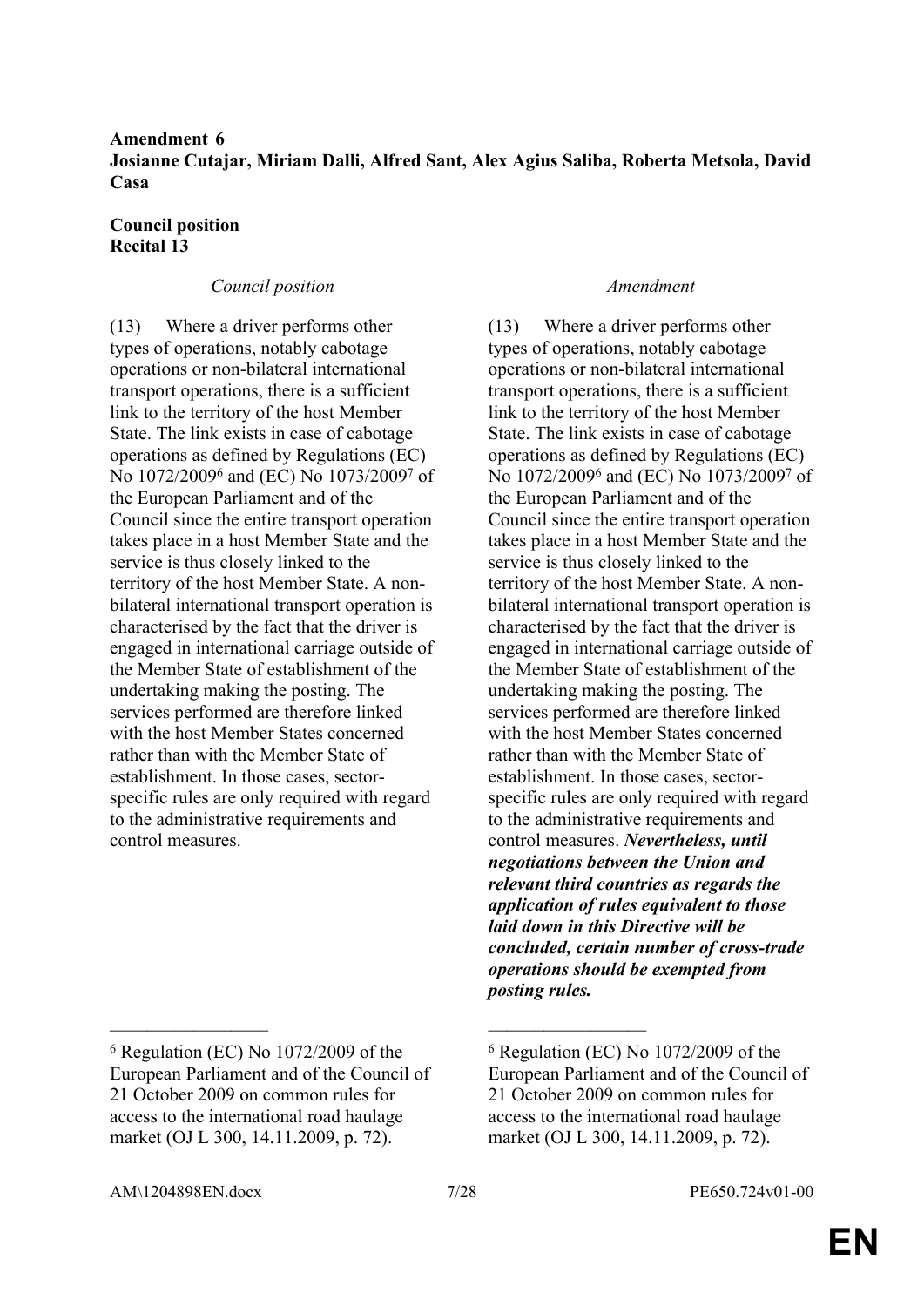7 Regulation (EC) No 1073/2009 of the European Parliament and of the Council of 21 October 2009 on common rules for access to the international market for coach and bus services, and amending Regulation (EC) No 561/2006 (OJ L 300, 14.11.2009, p. 88).

7 Regulation (EC) No 1073/2009 of the European Parliament and of the Council of 21 October 2009 on common rules for access to the international market for coach and bus services, and amending Regulation (EC) No 561/2006 (OJ L 300, 14.11.2009, p. 88).

Or. en

### **Amendment 7**

**Andor Deli, Bogusław Liberadzki, Elżbieta Katarzyna Łukacijewska, Petras Auštrevičius, Tomasz Frankowski, Gheorghe Falcă, Petar Vitanov, Rovana Plumb, Andrey Novakov, Maria Grapini, Ilhan Kyuchyuk, Marian-Jean Marinescu, Kosma Złotowski, Tomasz Piotr Poręba, Andris Ameriks, Angel Dzhambazki, Roberta Metsola, Roberts Zīle**

### **Council position Recital 15**

### *Council position Amendment*

(15) Union operators face growing competition from operators based in third countries. It is therefore of the utmost importance to ensure that Union operators are not discriminated against. According to Article 1(4) of Directive 96/71/EC, undertakings established in a non-member State must not be given more favourable treatment than undertakings established in a Member State. That principle should also apply with regard to the specific rules on posting provided for in this Directive. *It should, in particular, apply when third country operators perform transport operations under bilateral or multilateral agreements granting access to* the Union *market*.

(15) Union operators face growing competition from operators based in third countries. It is therefore of the utmost importance to ensure that Union operators are not discriminated against. According to Article 1(4) of Directive 96/71/EC, undertakings established in a non-member State must not be given more favourable treatment than undertakings established in a Member State. That principle should also apply with regard to the specific rules on posting provided for in this Directive. *Therefore, taking into account the fact that* the Union *has already exercised its competence and adopted common specific rules on posting of drivers, it should begin negotiations with the relevant third countries with a view to the application of rules equivalent to those laid down in this Directive*.

Or. en

### *Justification*

*An obligation for the Member States to implement "equivalent measures" on the posting of*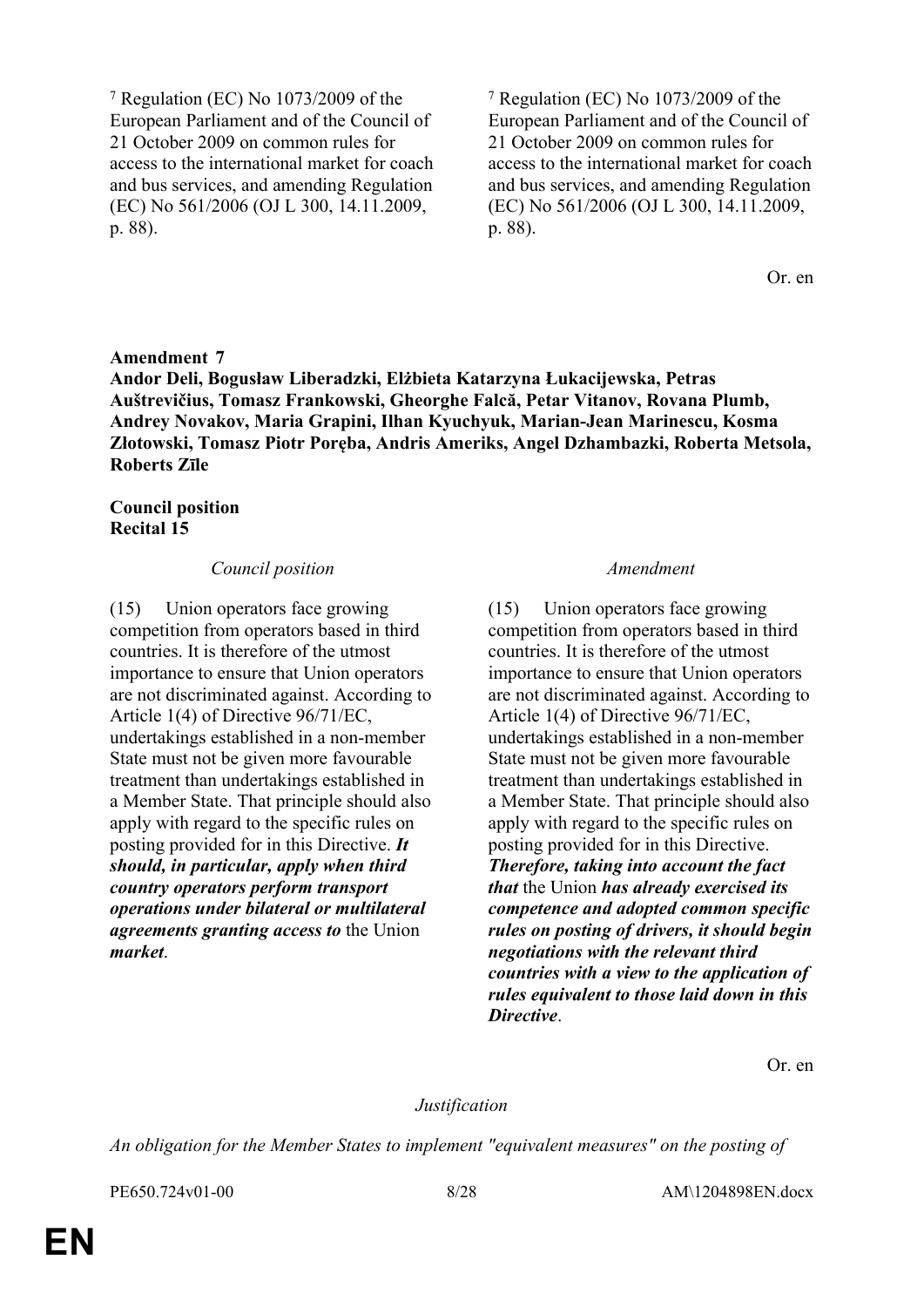*drivers in bilateral and multilateral agreements is contrary to the provisions of the TFEU on the allocation of competences between the EU and the Member States (Articles 2 and 3(2) TFEU). Transport policy and legislation belong to the area of shared competence. According to Article 2 TFEU, in the areas of shared competence, both the EU and the Member States can legislate and adopt legally binding acts. However, in this area of competence, the Member States may only exercise their competence to the extent that the EU has not exercised its competence. In its jurisprudence, the CJEU has confirmed on several occasions that, when the EU adopts provisions laying common rules in the Transport area, "the Member States no longer have the right, acting individually or even collectively, to undertake obligations with third States which affect those rules." Since the EU has already exercised its competence and adopted common rules on posting of workers in the area of transport, and with the adoption of the Mobility Package will further complement these rules with specific requirements on the posting of drivers, the Member States are no longer allowed to adopt bilateral or multilateral treaties in this area. Consequently, the provision, requiring the Member States to implement in their bilateral treaties with third countries equivalent measures to the EU legislation regarding the posting of workers in the road transport sector, is contrary to Article 2(2) and 3(2) of the TFEU on the allocation of competences between the EU and the Member States.*

### **Amendment 8 Josianne Cutajar, Miriam Dalli, Alfred Sant, Alex Agius Saliba, Roberta Metsola, David Casa**

### **Council position Recital 15**

### *Council position Amendment*

(15) Union operators face growing competition from operators based in third countries. It is therefore of the utmost importance to ensure that Union operators are not discriminated against. According to Article 1(4) of Directive 96/71/EC, undertakings established in a non-member State must not be given more favourable treatment than undertakings established in a Member State. That principle should also apply with regard to the specific rules on posting provided for in this Directive. *It should, in particular, apply when third country operators perform transport operations under bilateral or multilateral agreements granting access to* the Union *market*.

(15) Union operators face growing competition from operators based in third countries. It is therefore of the utmost importance to ensure that Union operators are not discriminated against. According to Article 1(4) of Directive 96/71/EC, undertakings established in a non-member State must not be given more favourable treatment than undertakings established in a Member State. That principle should also apply with regard to the specific rules on posting provided for in this Directive. *Therefore, taking into account the fact that* the Union *has already exercised its competence and adopted common specific rules on posting of drivers, it should begin negotiations with the relevant third countries with a view to the application of rules equivalent to those laid down in this Directive*.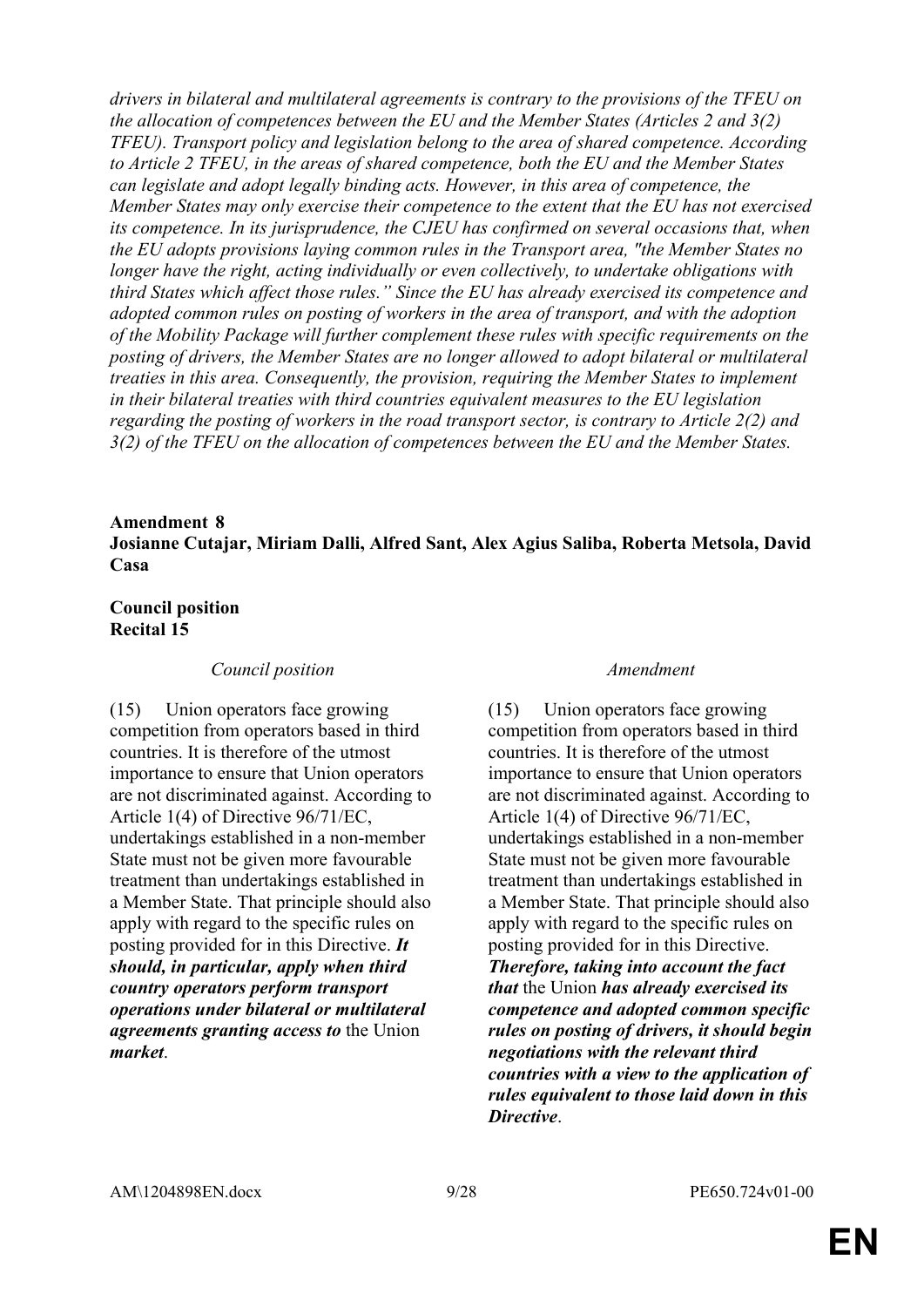**Amendment 9 Clotilde Armand**

**Council position Recital 41 a (new)**

*Council position Amendment*

*(41 a) Considering the fundamental role that the truck drivers play in emergency situations, as clearly demonstrated in the context of COVID-19, an unrestricted movement of trucks within the EU single market should be guaranteed to satisfy the needs of consumers. To facilitate the circulation of trucks carrying passengers and goods under extraordinary circumstances, like public health crisis, environmental emergency or emergency of socio-political and military character, the application of the provisions of this Directive will be suspended for the duration of emergency and recovery period.*

Or. en

### *Justification*

*Administrative burden and movement restrictions for truck drivers severely compromise EU's crisis-resilience and the capacity to deliver production materials, equipment and goods to the places where they are most needed. This is even more valid for the areas that are not easily accessible, like islands and poorly connected zones. Delay in cross-border road transport services may lead to dramatic consequences, like for example a hospital not receiving the medicines. All the restrictions to the provision of such services should therefore be removed in the situation of emergency.*

**Amendment 10 Josianne Cutajar, Miriam Dalli, Alfred Sant, Alex Agius Saliba, Roberta Metsola, David Casa**

**Council position Article 1 – paragraph 3 – subparagraph 1**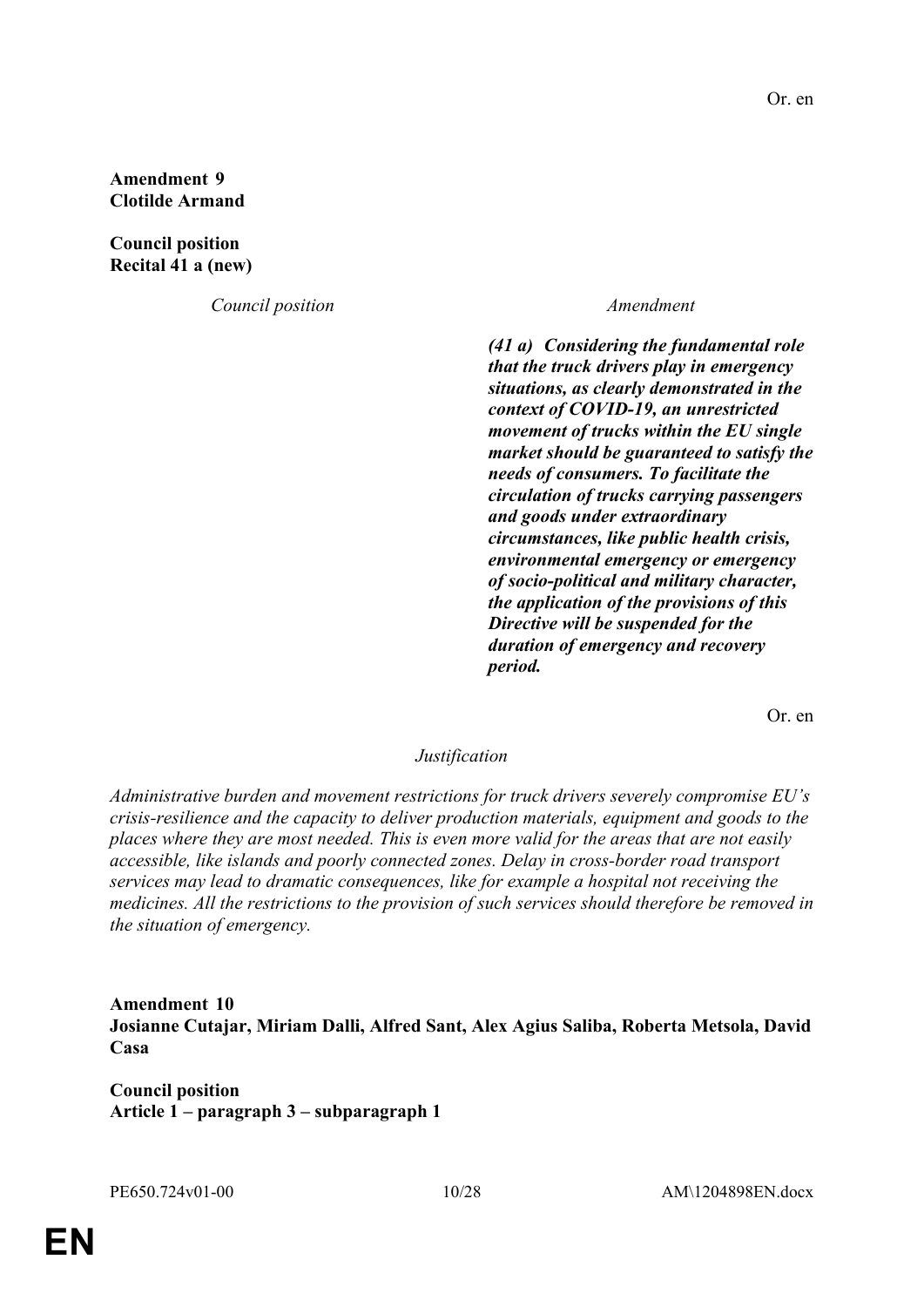### *Council position Amendment*

For the purpose of this Directive, a bilateral transport operation in respect of goods means the movement of goods, based on a *transport contract*, from the Member State of establishment, as defined in Article 2(8) of Regulation (EC) No 1071/2009, to another Member State or to a third country, or from another Member State or a third country to the Member State of establishment.

For the purpose of this Directive, a bilateral transport operation in respect of goods means the movement of goods, based on a *consignment note*, from the Member State of establishment, as defined in Article 2(8) of Regulation (EC) No 1071/2009, to another Member State or to a third country, or from another Member State or a third country to the Member State of establishment.

*In a bilateral transport operation, a Member State of establishment shall be either the place of origin where the transported goods are loaded or the place of destination where the goods are unloaded. Moreover, a bilateral transport operation may involve picking up of the goods at one or several loading points until their final delivery at one or several delivery points.*

Or. en

### **Amendment 11**

**Andor Deli, Bogusław Liberadzki, Elżbieta Katarzyna Łukacijewska, Petras Auštrevičius, Tomasz Frankowski, Gheorghe Falcă, Petar Vitanov, Rovana Plumb, Andrey Novakov, Maria Grapini, Ilhan Kyuchyuk, Marian-Jean Marinescu, Kosma Złotowski, Tomasz Piotr Poręba, Andris Ameriks, Angel Dzhambazki, Roberta Metsola, Roberts Zīle**

### **Council position Article 1 – paragraph 3 – subparagraph 1**

### *Council position Amendment*

For the purpose of this Directive, a bilateral transport operation in respect of goods means the movement of goods, based on a *transport contract*, from the Member State of establishment, as defined in Article 2(8) of Regulation (EC) No 1071/2009, to another Member State or to a third country, or from another Member State or a third country to the Member State of establishment.

For the purpose of this Directive, a bilateral transport operation in respect of goods means the movement of goods, based on a *consignment note*, from the Member State of establishment, as defined in Article 2(8) of Regulation (EC) No 1071/2009, to another Member State or to a third country, or from another Member State or a third country to the Member State of establishment.

AM\1204898EN.docx 11/28 PE650.724v01-00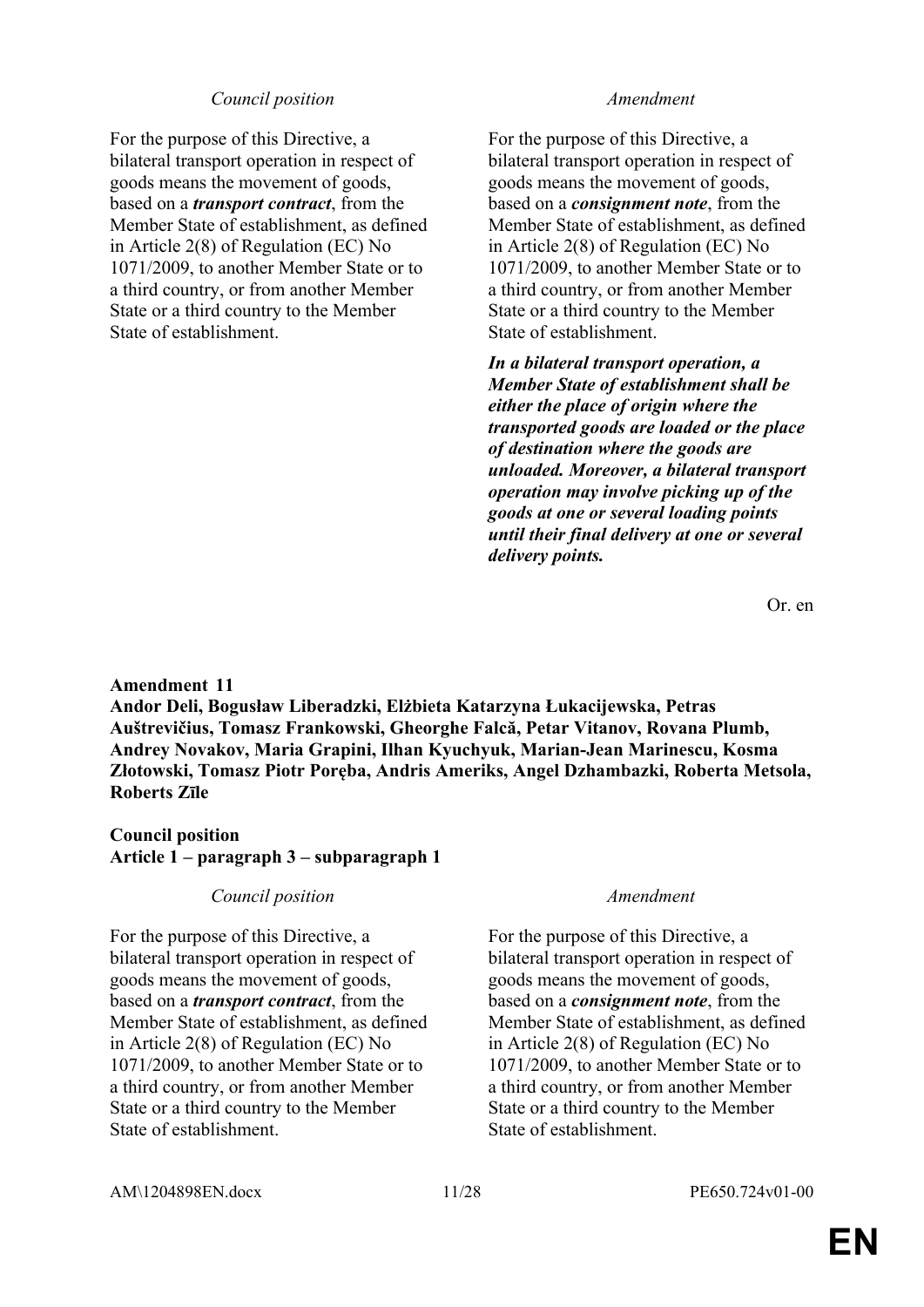### *Justification*

*The transport document (CMR) provides proof of the existence of a contract between the transport undertaking and its client for the carriage of goods by road internationally. According the Convention on the Contract for the International Carriage of Goods by Road (CMR) consignment note determines the scope and responsibility for the road carriage performed and identifies the parties involved and the goods being transported. Therefore, the information contained in the consignment note, namely place of loading and delivery of goods, are fundamental for determining if the posting situation takes place or not.*

**Amendment 12 Andor Deli, Bogusław Liberadzki, Elżbieta Katarzyna Łukacijewska, Petras Auštrevičius, Tomasz Frankowski, Gheorghe Falcă, Petar Vitanov, Rovana Plumb, Andrey Novakov, Maria Grapini, Ilhan Kyuchyuk, Marian-Jean Marinescu, Kosma Złotowski, Tomasz Piotr Poręba, Andris Ameriks, Angel Dzhambazki, Roberta Metsola, Roberts Zīle**

**Council position Article 1 – paragraph 3 – subparagraph 1 a (new)**

*Council position Amendment*

*In a bilateral transport operation, a Member State of establishment shall be either the place of origin where the transported goods are loaded or the place of destination where the goods are unloaded. Moreover, a bilateral transport operation may involve picking up of the goods at one or several loading points until their final delivery at one or several delivery points.*

Or. en

### *Justification*

*By ensuring possibility of performing multi-drop operations which will be out of scope of posting rules, proposal takes into account the specificity of transport operations with multiple loadings and unloadings, which are a growing market segment that needs specific and tailored provisions. Above proposal inter alia addresses the negative consequences related to the limitation of additional loading or unloading activities during bilateral transport operations. There is a well-founded concern that if multi-drop operations are not allowed, carriers will avoid loading additional cargo in order to make optimal use of it. This will undoubtedly run counter to the European Commission's ambitious goals of promoting safe and environmentally friendly mobility. All in all the regulations in question may give rise to*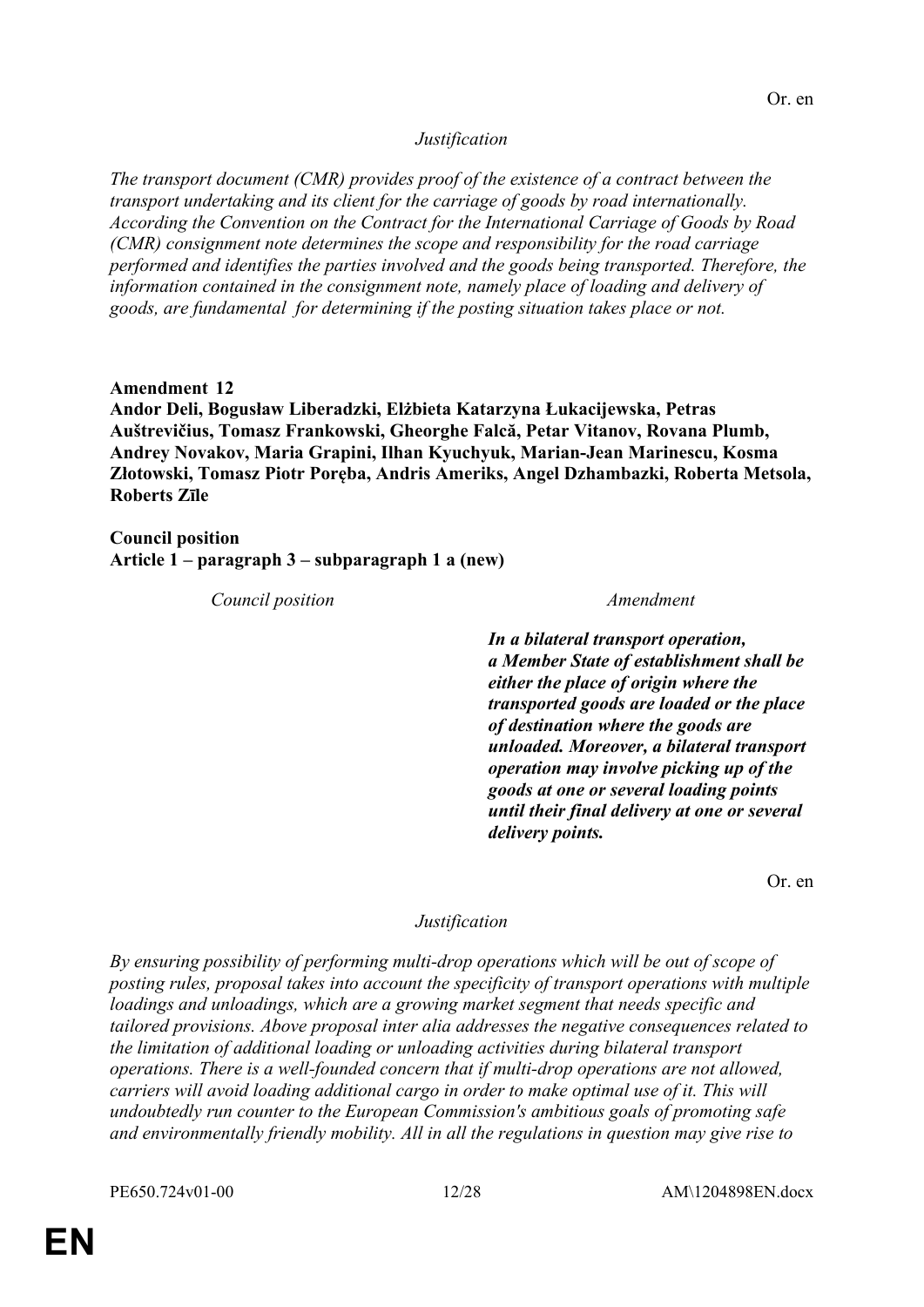*misunderstandings as they differentiate between the rights of the driver and the employer's obligations on the same route in a way that discriminates against transport operations carried out in normatively loaded vehicles. The consequence will be an increase in the number of journeys made to carry the same weight of cargo, thereby increasing CO2 and pollutant emissions, increasing congestion and reducing the overall level of road safety on European roads. It will also exacerbate the problem of the lack of drivers and increase the costs of freight exchange.*

### **Amendment 13 Josianne Cutajar, Miriam Dalli, Alfred Sant, Alex Agius Saliba, Roberta Metsola, David Casa**

### **Council position Article 1 – paragraph 3 – subparagraph 2**

*Council position Amendment*

*From … [18 months after the entry into force of this Directive], which is the date from which drivers are required, pursuant to Article 34(7) of Regulation (EU) No 165/2014, to record border crossing data manually, Member States shall apply the exemption for bilateral transport operations in respect of goods set out in the first and second subparagraphs of this paragraph also where, in addition to performing a bilateral transport operation, the driver performs one activity of loading and/or unloading in the Member States or third countries that the driver crosses, provided that the driver does not load goods and unload them in the same Member State.*

*deleted*

Or. en

**Amendment 14 Andor Deli, Rovana Plumb, Andrey Novakov, Maria Grapini, Ilhan Kyuchyuk, Marian-Jean Marinescu, Kosma Złotowski, Tomasz Piotr Poręba, Andris Ameriks, Angel Dzhambazki, Roberta Metsola, Petar Vitanov, Gheorghe Falcă, Tomasz Frankowski, Petras Auštrevičius, Elżbieta Katarzyna Łukacijewska, Bogusław Liberadzki, Roberts Zīle**

**Council position Article 1 – paragraph 3 – subparagraph 2**

AM\1204898EN.docx 13/28 PE650.724v01-00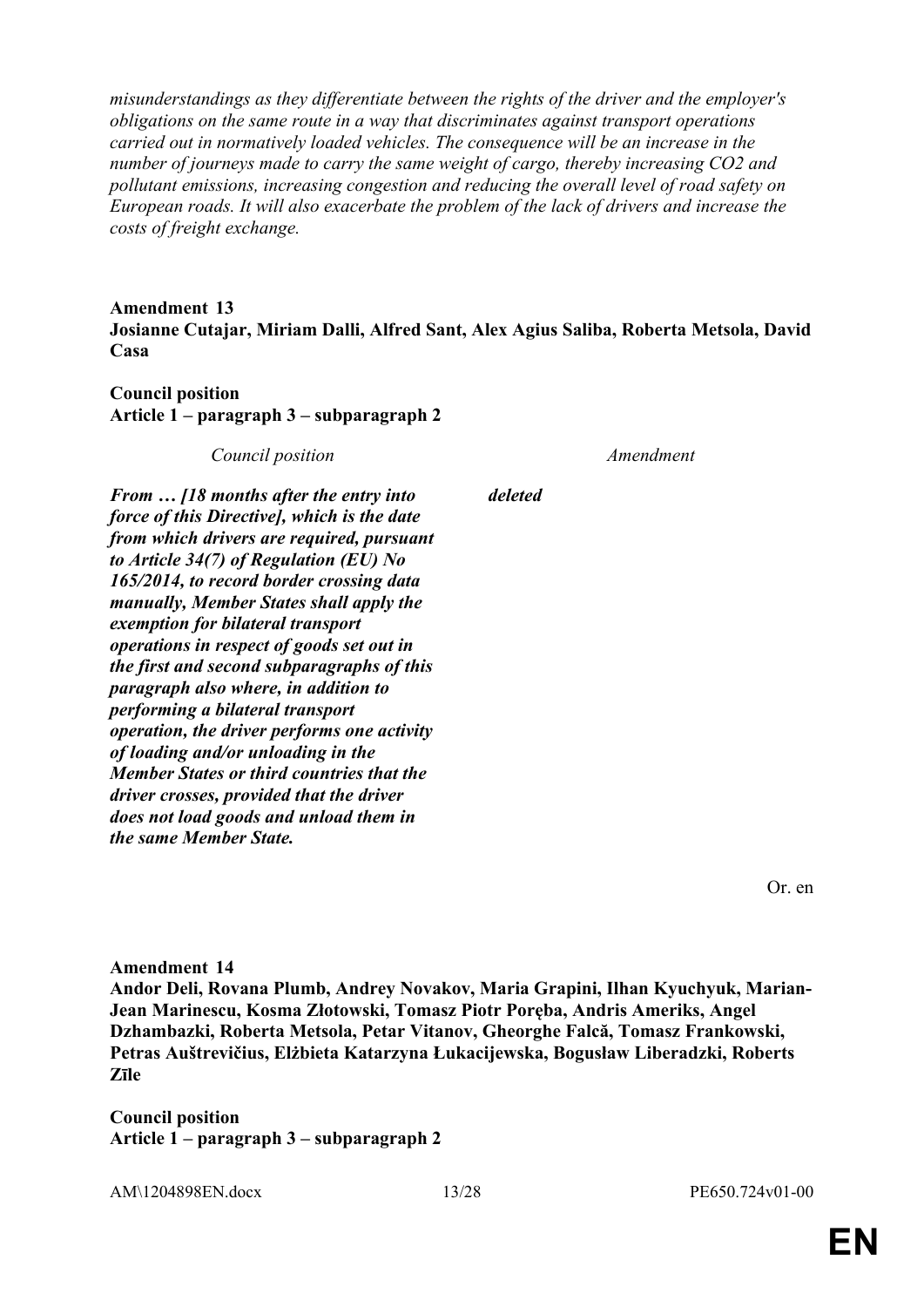### *Council position Amendment*

*From … [18 months after the entry into force of this* Directive*], which is the date from which drivers are required, pursuant to Article 34(7) of Regulation (EU) No 165/2014, to record border crossing data manually, Member States shall apply the exemption for* bilateral transport *operations in respect of goods set out in the first and second subparagraphs of this paragraph also where, in addition to performing a* bilateral transport operation*, the driver performs one activity of loading and/or unloading in the Member States or third countries that the driver crosses, provided that the driver does not load goods and unload them in the same* Member State.

*Moreover, by way of derogation, a driver shall not be considered to be posted for the purpose of* Directive *96/71/EC when performing up to 3 cross-trade transport operations, where these operations are performed during or following an incoming* bilateral transport *operation from the Member State of establishment or during an outgoing* bilateral transport operation *to the* Member State *of establishment*.

Or. en

### *Justification*

*In order to respect the principle of non-discrimination, to avoid fragmentation of the European internal market and to ensure fair competition both with the EU and in relation to the hauliers from third countries it is necessary to exclude from the scope of posting a certain number of cross-trade transport operations. Hauliers from third countries, parties to the ECMT MULTILATERAL QUOTA system, are allowed to perform 3 additional cross-trade road carriages between incoming international bilateral carriage and return to the country of establishment. Therefore, it is of vital importance to ensure equal treatment of transport undertaking from European Union Member States and third countries. The only way to address this issue is to provide hauliers from European Union Member States with more preferential treatment under lex specialis.*

**Amendment 15**

**Andor Deli, Bogusław Liberadzki, Elżbieta Katarzyna Łukacijewska, Petras Auštrevičius, Tomasz Frankowski, Gheorghe Falcă, Petar Vitanov, Rovana Plumb, Andrey Novakov, Maria Grapini, Ilhan Kyuchyuk, Marian-Jean Marinescu, Kosma Złotowski, Tomasz Piotr Poręba, Andris Ameriks, Angel Dzhambazki, Roberts Zīle, Roberta Metsola**

**Council position Article 1 – paragraph 3 – subparagraph 2 a (new)**

*Council position Amendment*

PE650.724v01-00 14/28 AM\1204898EN.docx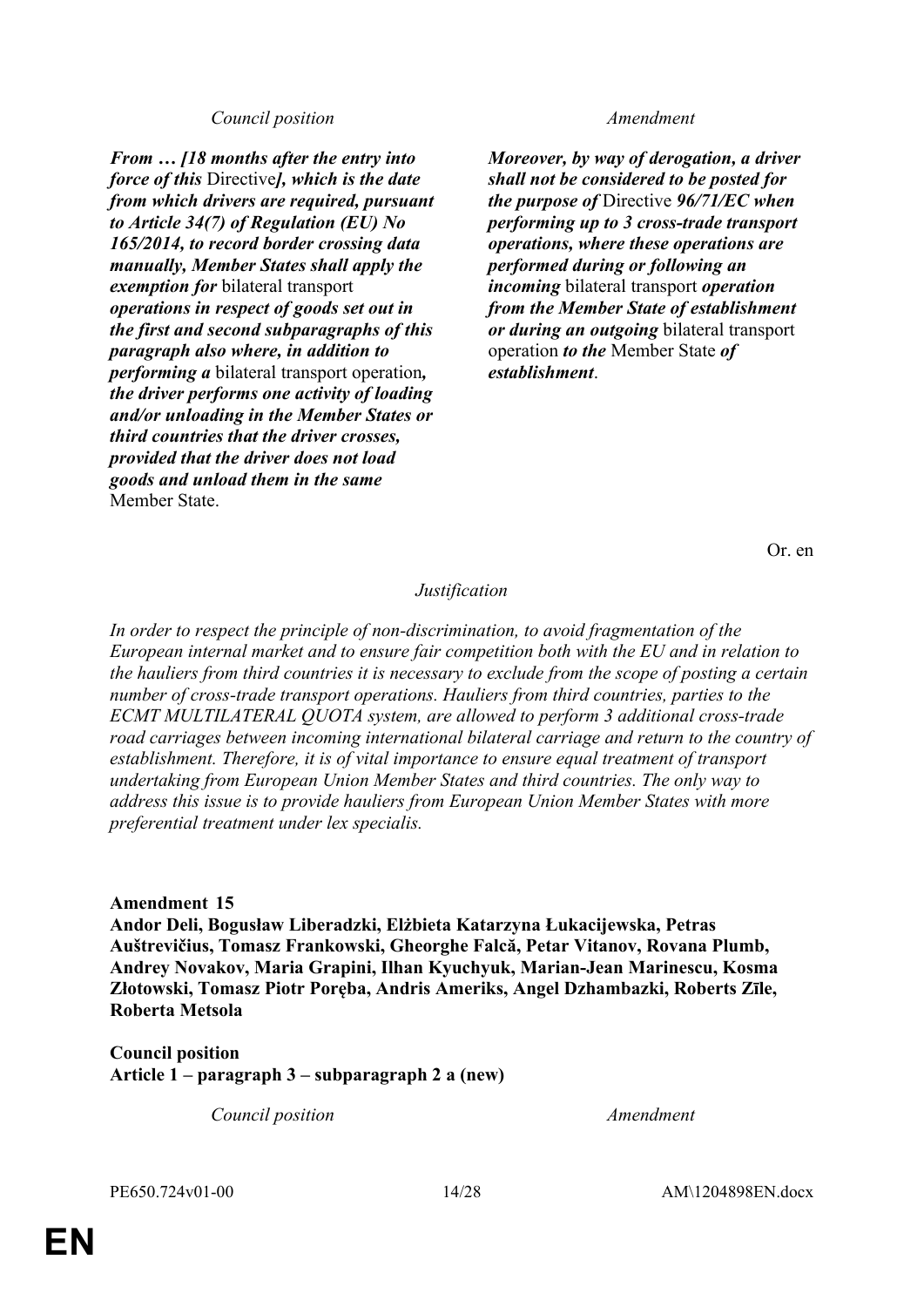*For the purpose of this Directive, a crosstrade operation is the movement of goods, based on a consignment note, between two different Member States other than the Member State of establishment, as defined in Article 2(8) of Regulation (EC) No 1071/2009. Moreover, a cross-trade transport operation may involve picking up of the goods at one or several loading points until their final delivery at one or several delivery points.*

Or. en

*Justification*

*There is a well-founded concern that if multi-drop operations are not allowed, carriers will avoid loading additional cargo in order to make optimal use of it. This will undoubtedly run counter to the European Commission's ambitious goals of promoting safe and environmentally friendly mobility.*

**Amendment 16**

**Andor Deli, Roberta Metsola, Angel Dzhambazki, Andris Ameriks, Tomasz Piotr Poręba, Kosma Złotowski, Marian-Jean Marinescu, Ilhan Kyuchyuk, Maria Grapini, Andrey Novakov, Rovana Plumb, Roberts Zīle, Petar Vitanov, Gheorghe Falcă, Tomasz Frankowski, Petras Auštrevičius, Elżbieta Katarzyna Łukacijewska, Bogusław Liberadzki**

**Council position Article 1 – paragraph 3 – subparagraph 3**

| Council position                                                                                                                                                                                                                                                                                                                                                                                                                                                                   |         | Amendment |
|------------------------------------------------------------------------------------------------------------------------------------------------------------------------------------------------------------------------------------------------------------------------------------------------------------------------------------------------------------------------------------------------------------------------------------------------------------------------------------|---------|-----------|
| Where a bilateral transport operation<br>starting from the Member State of<br>establishment during which no additional<br>activity was performed is followed by a<br>bilateral transport operation to the<br>Member State of establishment, the<br>exemption for additional activities set out<br>in the third subparagraph shall apply to a<br>maximum of two additional activities of<br>loading and/or unloading, under the<br>conditions set out in the third<br>subparagraph. | deleted |           |

Or. en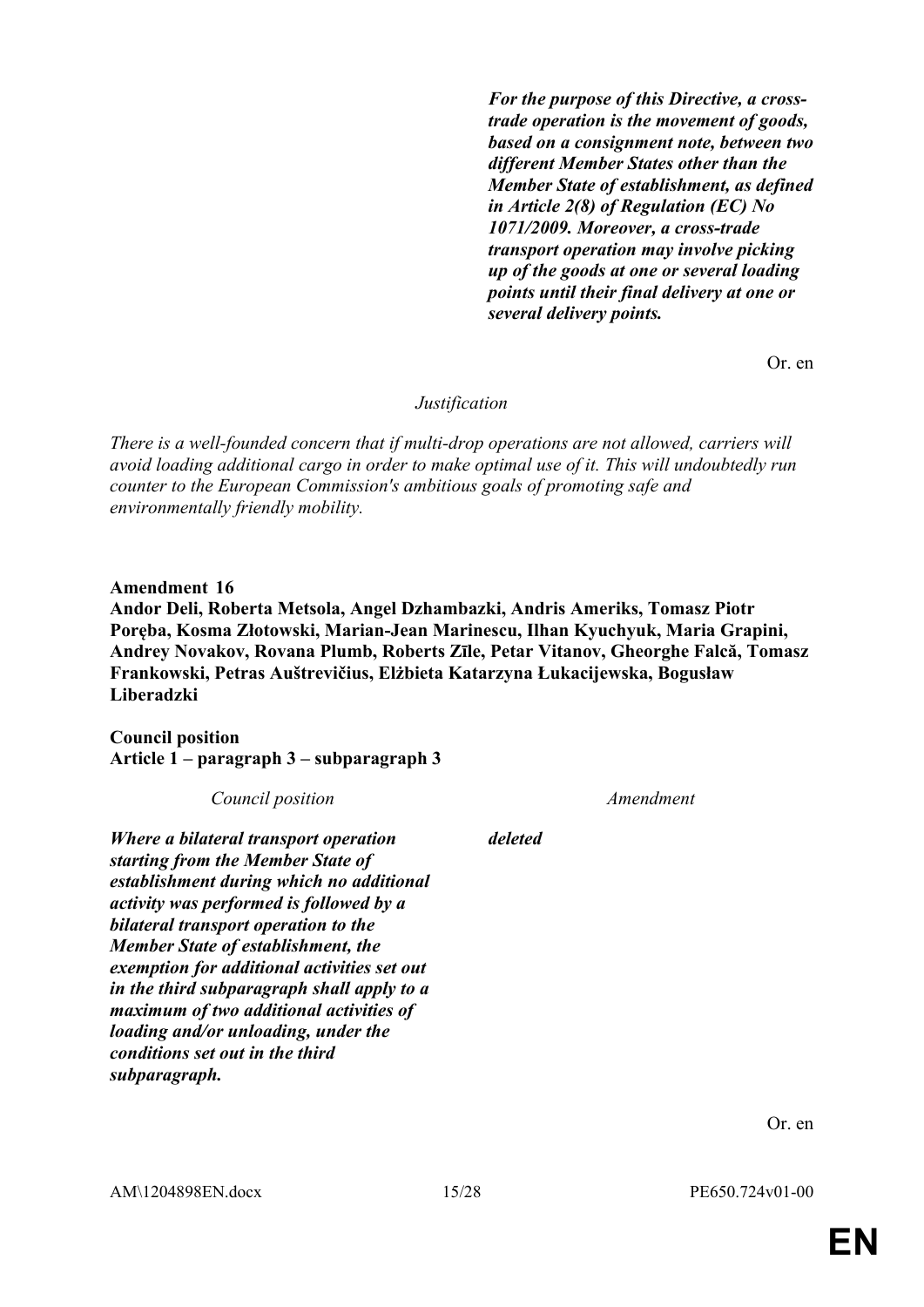*Justification*

*The deletion is necessary to ensure coherence with other amendments.*

### **Amendment 17 Josianne Cutajar, Miriam Dalli, Alfred Sant, Alex Agius Saliba, Roberta Metsola, David Casa**

**Council position Article 1 – paragraph 3 – subparagraph 3**

*Council position Amendment*

Where *a* bilateral transport operation *starting* from the Member State of establishment during *which no additional activity was performed is followed by a* bilateral transport operation to the Member State of establishment*, the exemption for additional activities set out in the third subparagraph shall apply to a maximum of two additional activities of* loading *and/or unloading, under the conditions set out in the third subparagraph*.

*Moreover, by way of derogation, a driver shall not be considered to be posted for the purpose of Directive 96/71/EC when performing up to 3 cross-trade transport operations,* where *these operations are performed during or following an incoming* bilateral transport operation from the Member State of establishment *or* during *an outgoing* bilateral transport operation to the Member State of establishment*.*

*For the purpose of this Directive, a crosstrade operation is the movement of goods, based on a consignment note, between two different Member States other than the Member State of establishment, as defined in Article 2(8) of Regulation (EC) No 1071/2009. Moreover, a cross-trade transport operation may involve picking up of the goods at one or several* loading *points until their final delivery at one or several delivery points*.

Or. en

### **Amendment 18**

**Andor Deli, Bogusław Liberadzki, Elżbieta Katarzyna Łukacijewska, Petras Auštrevičius, Roberta Metsola, Gheorghe Falcă, Petar Vitanov, Rovana Plumb, Tomasz Frankowski, Andrey Novakov, Maria Grapini, Ilhan Kyuchyuk, Marian-Jean Marinescu, Kosma Złotowski, Tomasz Piotr Poręba, Andris Ameriks, Angel Dzhambazki, Roberts Zīle**

### **Council position**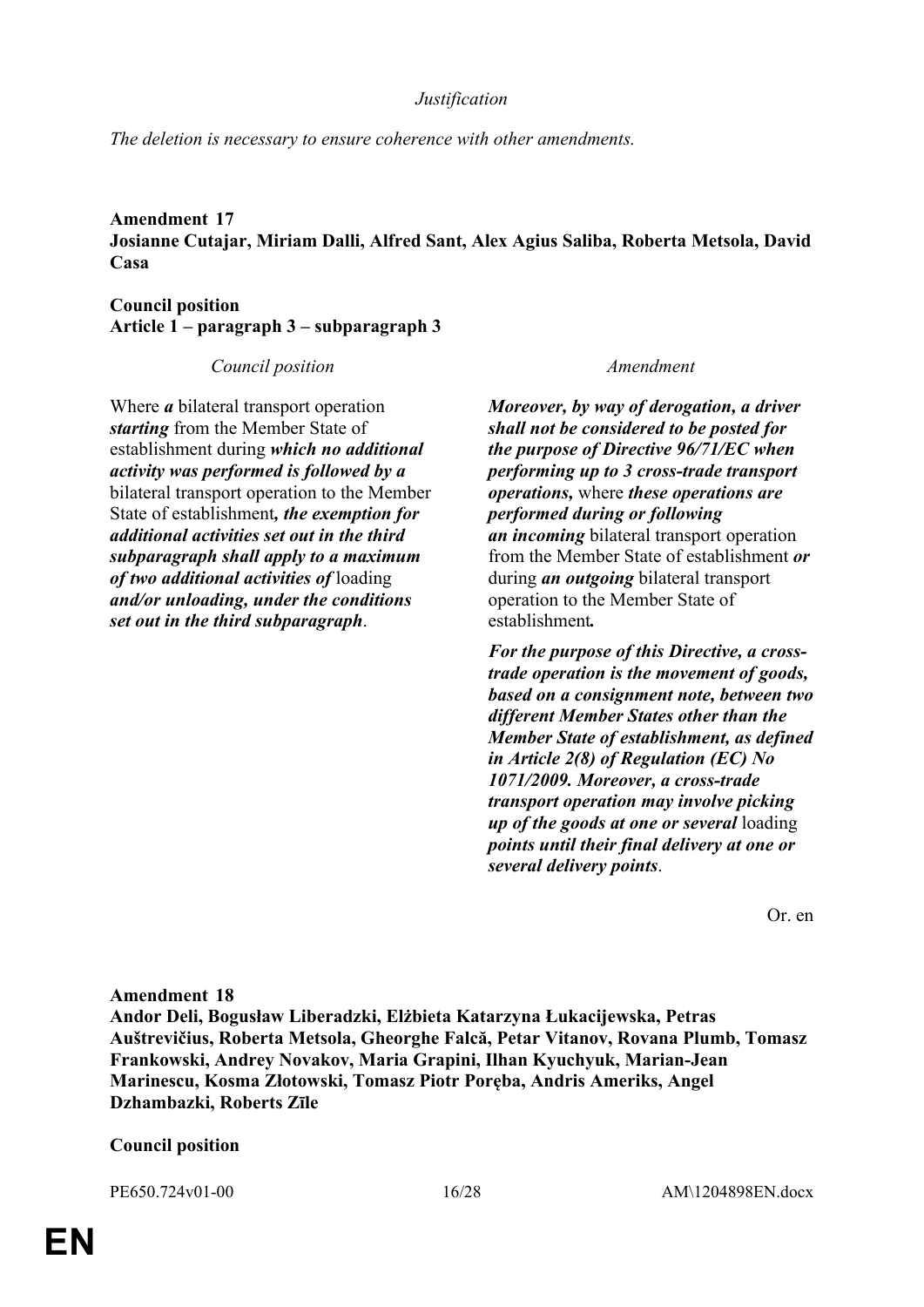### **Article 1 – paragraph 3 – subparagraph 4**

### *Council position Amendment*

The exemptions for additional activities set out in the third and fourth subparagraphs of this paragraph shall apply only until *the date from which smart tachographs complying with the requirement of recording border crossings and additional activities referred to in the first subparagraph of Article 8(1) of Regulation (EU) No 165/2014 are required to be fitted in the vehicles registered in a Member State for the first time, under the fourth subparagraph of Article 8(1) of that Regulation. From that date the exemptions for additional activities set out in the* third *and fourth subparagraphs of this paragraph shall apply solely to drivers using vehicles fitted with smart tachographs, as provided for in Articles 8, 9 and 10 of that Regulation*.

The exemptions for additional activities set out in the third and fourth subparagraphs of this paragraph shall apply only until *negotiations between the Union and relevant* third *countries as regards the application of rules equivalent to those laid down in this Directive will be concluded*.

Or. en

**Amendment 19 Josianne Cutajar, Miriam Dalli, Alfred Sant, Alex Agius Saliba, Roberta Metsola, David Casa**

### **Council position Article 1 – paragraph 3 – subparagraph 4**

### *Council position Amendment*

*The exemptions for additional activities set out in the third and fourth subparagraphs of this paragraph* shall apply only until the date *from* which *smart tachographs complying with the requirement of recording border crossings and additional activities referred to in the first subparagraph of Article 8(1) of Regulation (EU) No 165/2014 are required to be fitted in the vehicles registered in a Member State for the first time, under the fourth subparagraph of Article 8(1) of that Regulation. From that* 

*This exemption* shall apply only until the date *on* which *negotiations between the Union and relevant* third *countries as regards the application of rules equivalent to those laid down in this Directive will be concluded*.

AM\1204898EN.docx 17/28 PE650.724v01-00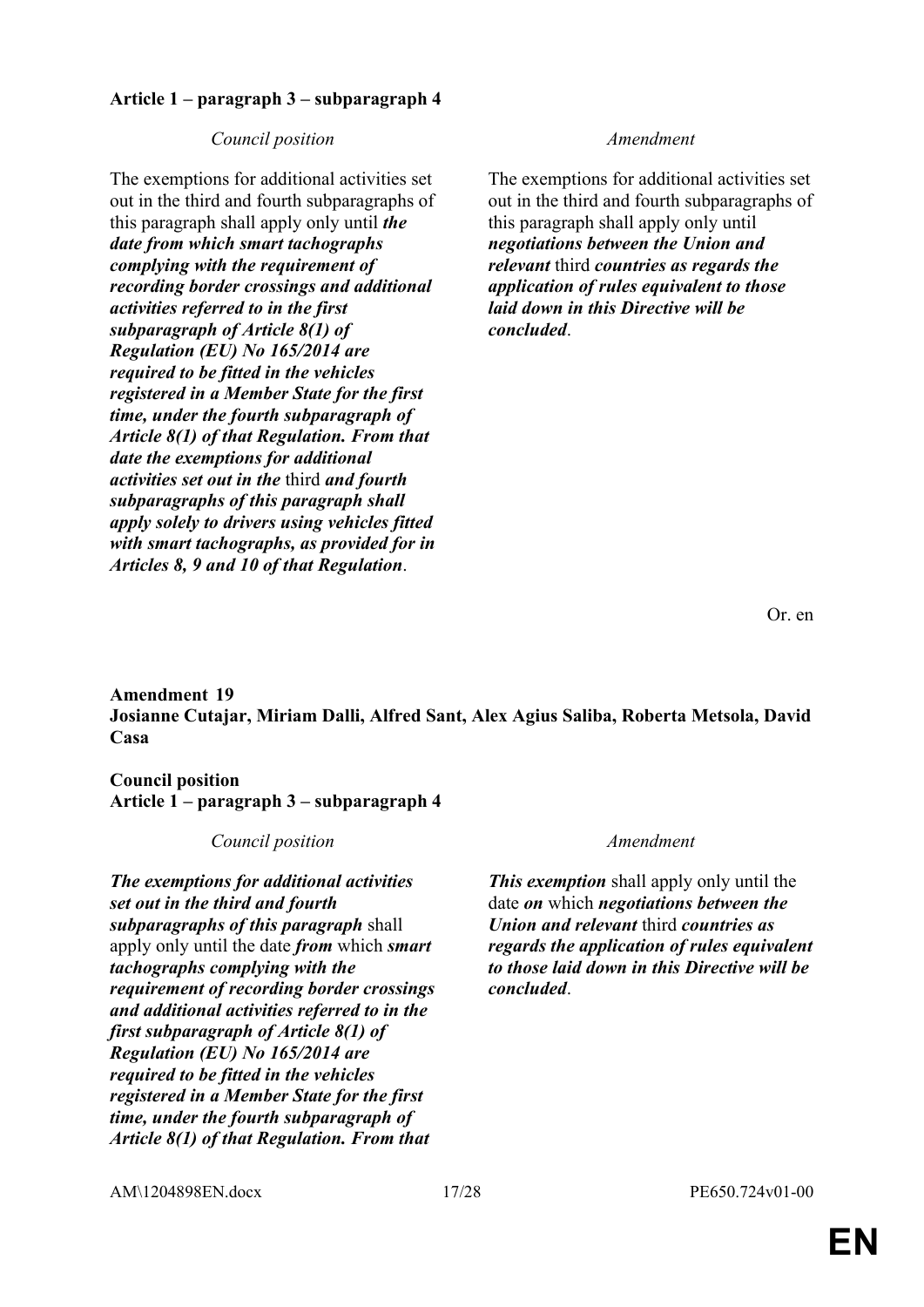*date the exemptions for additional activities set out in the* third *and fourth subparagraphs of this paragraph shall apply solely to drivers using vehicles fitted with smart tachographs, as provided for in Articles 8, 9 and 10 of that Regulation*.

**Amendment 20**

**Andor Deli, Roberts Zīle, Angel Dzhambazki, Andris Ameriks, Tomasz Piotr Poręba, Kosma Złotowski, Marian-Jean Marinescu, Ilhan Kyuchyuk, Maria Grapini, Andrey Novakov, Rovana Plumb, Petar Vitanov, Gheorghe Falcă, Tomasz Frankowski, Petras Auštrevičius, Elżbieta Katarzyna Łukacijewska, Bogusław Liberadzki, Roberta Metsola**

### **Council position Article 1 – paragraph 4 – subparagraph 1 – point a**

*Council position Amendment*

(a) picks up passengers in the Member State of establishment and sets them down in another Member State *or* a third country;

country;

### *Justification*

*The amendment aims at providing more flexibility to transport operators in international occasional or regular carriage of passengers taking into account operational realities.*

**Amendment 21 Josianne Cutajar, Miriam Dalli, Alfred Sant, Alex Agius Saliba, Roberta Metsola, David Casa**

### **Council position Article 1 – paragraph 4 – subparagraph 1 – point a**

*Council position Amendment*

(a) picks up passengers in the Member State of establishment and sets them down in another Member State *or* a third country; (a) picks up passengers in the Member State of establishment and sets them down in another Member State *and/or* a third country;

Or. en

Or. en

(a) picks up passengers in the Member State of establishment and sets them down in another Member State *and/or* a third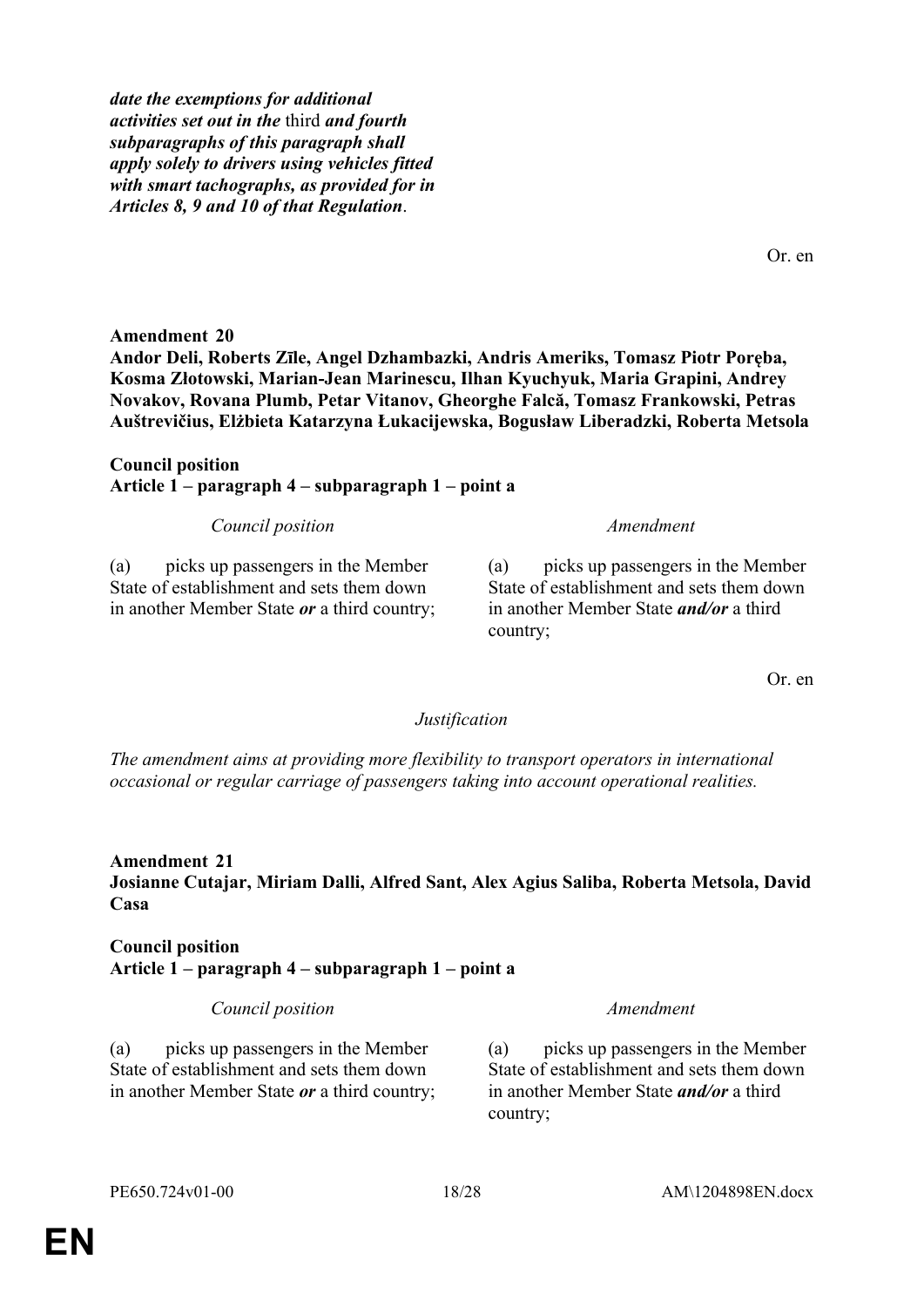**EN**

**Amendment 22 Andor Deli, Bogusław Liberadzki, Elżbieta Katarzyna Łukacijewska, Petras Auštrevičius, Tomasz Frankowski, Gheorghe Falcă, Petar Vitanov, Rovana Plumb, Andrey Novakov, Maria Grapini, Ilhan Kyuchyuk, Marian-Jean Marinescu, Kosma Złotowski, Tomasz Piotr Poręba, Andris Ameriks, Angel Dzhambazki, Roberta Metsola, Roberts Zīle**

### **Council position Article 1 – paragraph 4 – subparagraph 1 – point b**

*Council position Amendment*

(b) picks up passengers in a Member State *or* a third country and sets them down in the Member State of establishment; or

(b) picks up passengers in a Member State *and/or* a third country and sets them down in the Member State of establishment; or

Or. en

### *Justification*

*The amendment aims at providing more flexibility to transport operators in international occasional or regular carriage of passengers taking into account operational realities.*

### **Amendment 23 Josianne Cutajar, Miriam Dalli, Alfred Sant, Alex Agius Saliba, Roberta Metsola, David Casa**

**Council position Article 1 – paragraph 4 – subparagraph 1 – point b**

*Council position Amendment*

(b) picks up passengers in a Member State *or* a third country and sets them down in the Member State of establishment; or

(b) picks up passengers in a Member State *and/or* a third country and sets them down in the Member State of establishment; or

Or. en

**Amendment 24 Andor Deli, Bogusław Liberadzki, Elżbieta Katarzyna Łukacijewska, Petras Auštrevičius, Tomasz Frankowski, Gheorghe Falcă, Petar Vitanov, Rovana Plumb,**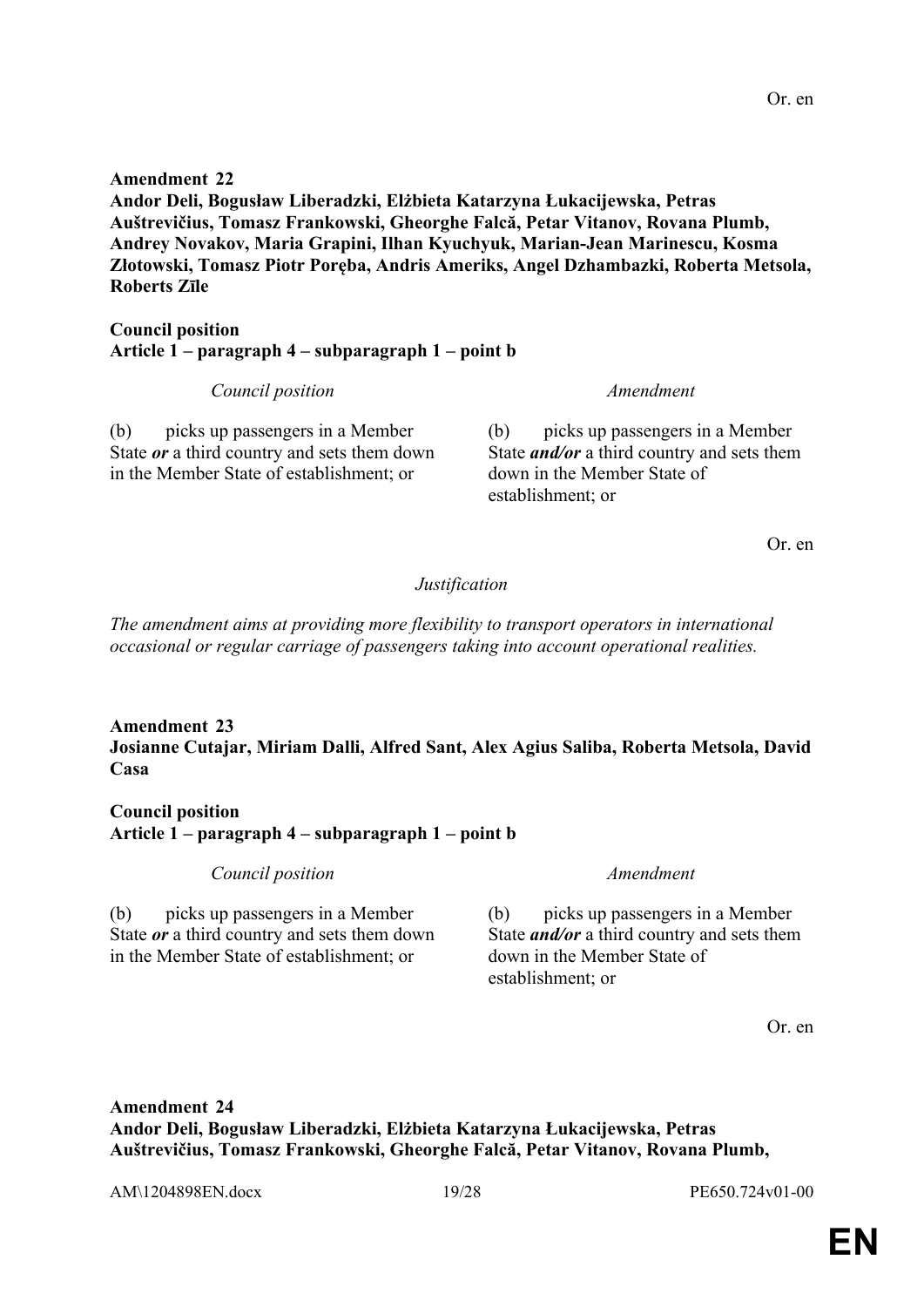**Andrey Novakov, Maria Grapini, Ilhan Kyuchyuk, Marian-Jean Marinescu, Kosma Złotowski, Tomasz Piotr Poręba, Andris Ameriks, Angel Dzhambazki, Roberts Zīle, Roberta Metsola**

### **Council position Article 1 – paragraph 4 – subparagraph 1 – point c**

*Council position Amendment*

(c) picks up and sets down passengers in the Member State of establishment for the purpose of carrying out local excursions in another Member State *or* a third country, in accordance with Regulation (EC) No 1073/2009.

(c) picks up and sets down passengers in the Member State of establishment for the purpose of carrying out local excursions in another Member State *and/or* a third country, in accordance with Regulation (EC) No 1073/2009.

Or. en

### *Justification*

*The amendment aims at providing more flexibility to transport operators in international occasional or regular carriage of passengers taking into account operational realities.*

### **Amendment 25 Josianne Cutajar, Miriam Dalli, Alfred Sant, Alex Agius Saliba, Roberta Metsola, David Casa**

### **Council position Article 1 – paragraph 4 – subparagraph 1 – point c**

### *Council position Amendment*

(c) picks up and sets down passengers in the Member State of establishment for the purpose of carrying out local excursions in another Member State *or* a third country, in accordance with Regulation (EC) No 1073/2009.

(c) picks up and sets down passengers in the Member State of establishment for the purpose of carrying out local excursions in another Member State *and/or* a third country, in accordance with Regulation (EC) No 1073/2009.

Or. en

**Amendment 26 Andor Deli, Andrey Novakov, Maria Grapini, Ilhan Kyuchyuk, Marian-Jean Marinescu, Kosma Złotowski, Tomasz Piotr Poręba, Andris Ameriks, Angel Dzhambazki, Roberts Zīle, Roberta Metsola, Rovana Plumb, Petar Vitanov, Gheorghe Falcă, Tomasz Frankowski, Petras Auštrevičius, Elżbieta Katarzyna Łukacijewska,**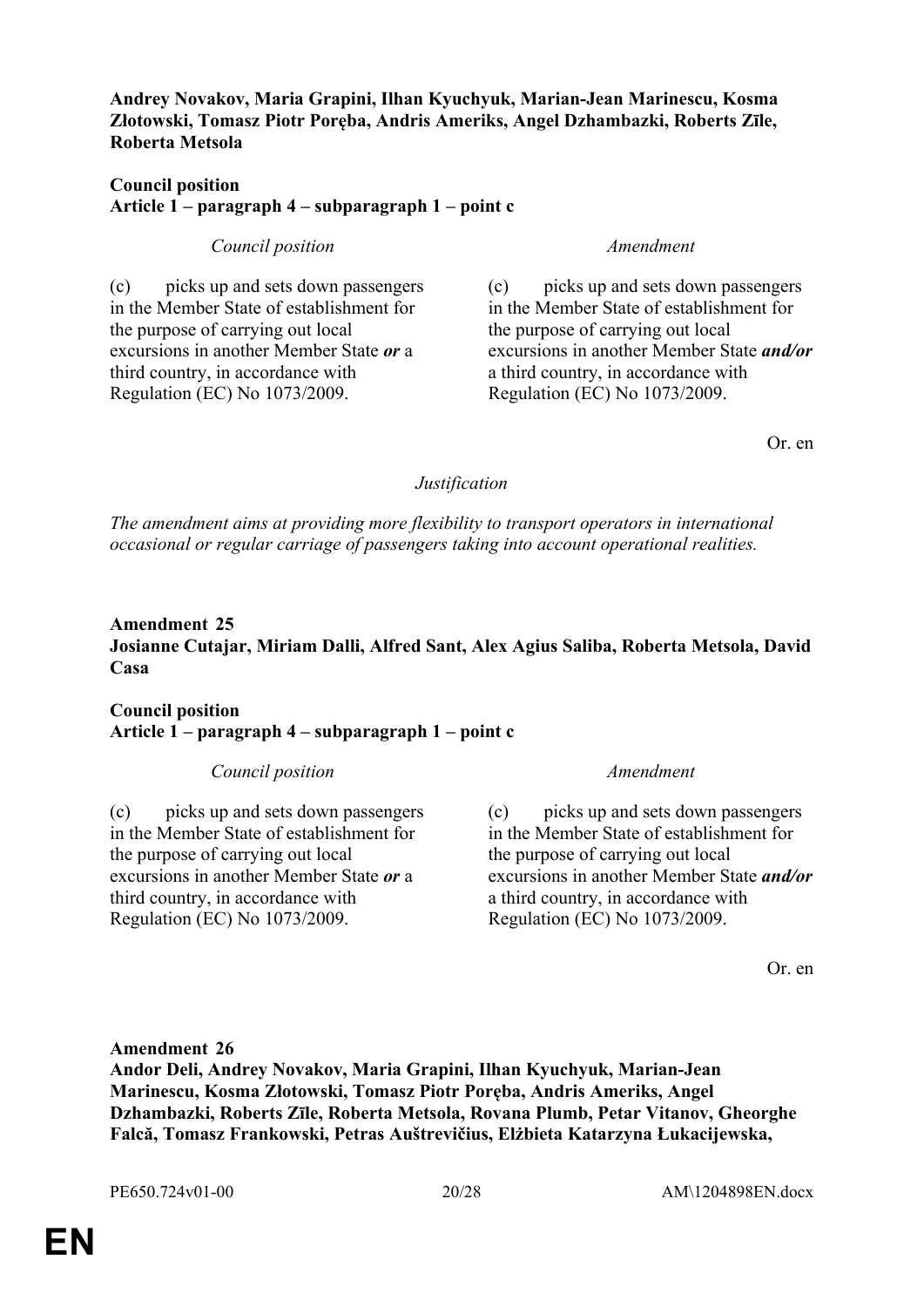### **Bogusław Liberadzki**

### **Council position Article 1 – paragraph 4 – subparagraph 1 a (new)**

*Council position Amendment*

*Moreover, a bilateral transport operation in international occasional or regular carriage of passengers may involves picking up of passengers and /or setting passengers down more than once as specified in journey form or authorisation.*

Or. en

### *Justification*

*The amendment aims at providing more flexibility to transport operators in international occasional or regular carriage of passengers taking into account operational realities.*

**Amendment 27**

**Andor Deli, Bogusław Liberadzki, Elżbieta Katarzyna Łukacijewska, Petras Auštrevičius, Tomasz Frankowski, Gheorghe Falcă, Petar Vitanov, Rovana Plumb, Andrey Novakov, Maria Grapini, Ilhan Kyuchyuk, Marian-Jean Marinescu, Kosma Złotowski, Tomasz Piotr Poręba, Andris Ameriks, Roberts Zīle, Roberta Metsola, Angel Dzhambazki**

**Council position Article 1 – paragraph 4 – subparagraph 2**

| Council position                                                                                                                                                                                                                                                                                                                                                                                                                                                                                                                                                                                                                        |         | Amendment |
|-----------------------------------------------------------------------------------------------------------------------------------------------------------------------------------------------------------------------------------------------------------------------------------------------------------------------------------------------------------------------------------------------------------------------------------------------------------------------------------------------------------------------------------------------------------------------------------------------------------------------------------------|---------|-----------|
| From  [18 months after the entry into<br>force of this Directive], which is the date<br>from which drivers are required, pursuant<br>to Article 34(7) of Regulation (EU) No<br>165/2014, to record border crossing data<br>manually, Member States shall apply the<br>exemption for bilateral transport<br>operations in respect of passengers set out<br>in the first and second subparagraphs of<br>this paragraph also where, in addition to<br>performing a bilateral transport<br><i>operation, the driver picks up passengers</i><br>once and/or sets down passengers once in<br><b>Member States or third countries that the</b> | deleted |           |
|                                                                                                                                                                                                                                                                                                                                                                                                                                                                                                                                                                                                                                         |         |           |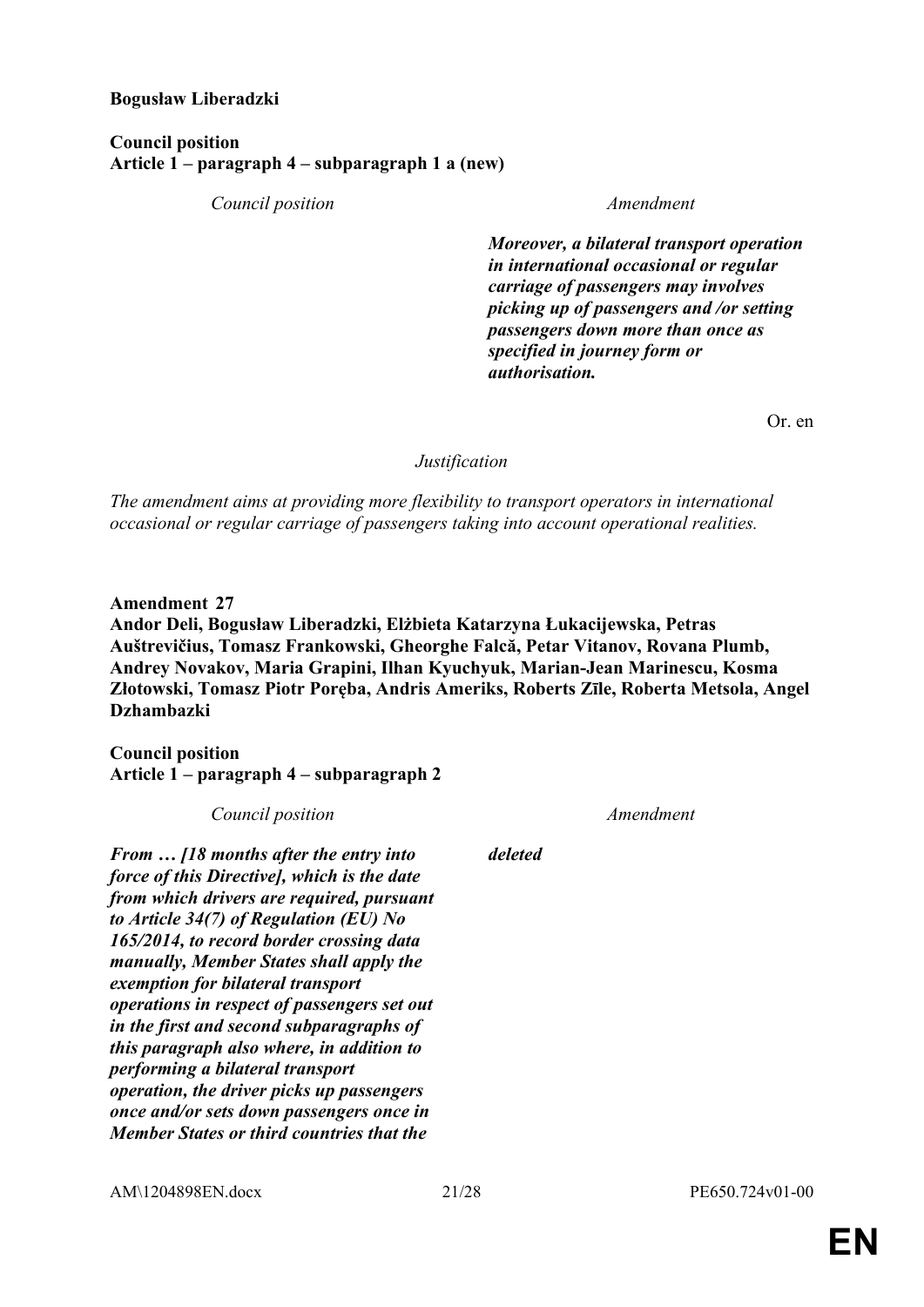*driver crosses, provided that the driver does not offer passenger transport services between two locations within the Member State crossed. The same shall apply to the return journey.*

Or. en

*Justification*

*The deletion is necessary to ensure coherence with other amendments.*

**Amendment 28 Josianne Cutajar, Miriam Dalli, Alfred Sant, Alex Agius Saliba, Roberta Metsola, David Casa**

**Council position Article 1 – paragraph 4 – subparagraph 2**

*Council position Amendment*

*From … [18 months after the entry into force of this Directive]*, *which is the date from which drivers are required, pursuant to Article 34(7) of Regulation (EU) No 165/2014, to record border crossing data manually, Member States shall apply the exemption for bilateral transport operations in respect of passengers set out in the first and second subparagraphs of this paragraph also where, in addition to performing* a bilateral transport operation*, the driver picks up passengers once and/or sets down* passengers *once* in *Member States or third countries that the driver crosses, provided that the driver does not offer passenger transport services between two locations within the Member State crossed. The same shall apply to the return* journey.

*Moreover*, a bilateral transport operation *in an international occasional or regular carriage of* passengers *may involve picking up of passengers and/or setting passengers down more than once as specified* in journey *form or authorisation*.

Or. en

**Amendment 29 Josianne Cutajar, Miriam Dalli, Alfred Sant, Alex Agius Saliba, Roberta Metsola, David Casa**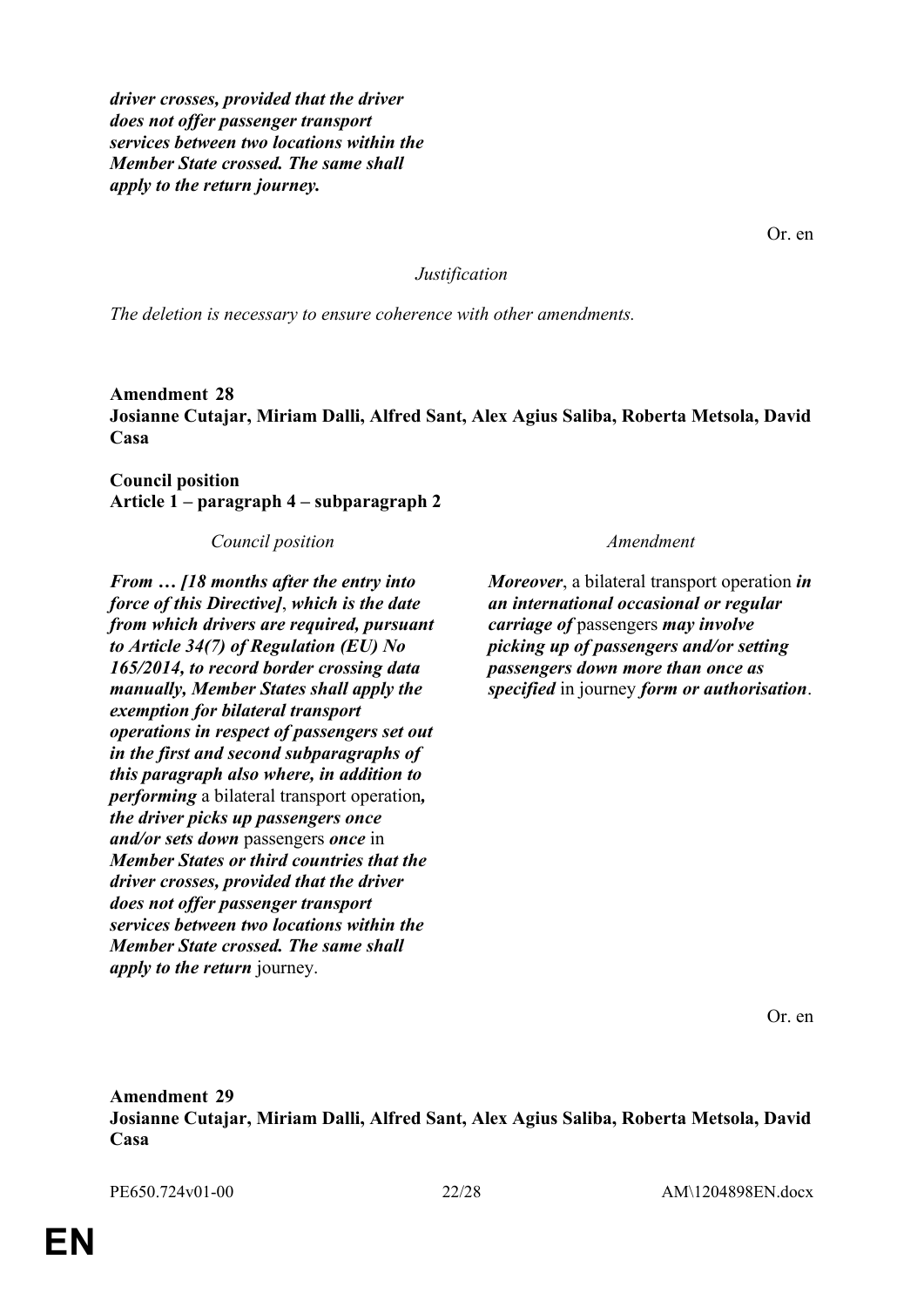### **Council position Article 1 – paragraph 4 – subparagraph 3**

### *Council position Amendment*

*deleted*

*The exemption for additional activities set out in the third subparagraph of this paragraph shall apply only until the date from which smart tachographs complying with the requirement of recording of border crossings and additional activities referred to in the first subparagraph of Article 8(1) of Regulation (EU) No 165/2014 are required to be fitted in the vehicles registered in a Member State for the first time, under the fourth subparagraph of Article 8(1) of that Regulation. From that date the exemption for additional activities set out in the third subparagraph of this paragraph shall apply solely to drivers using vehicles fitted with smart tachographs, as provided for in Articles 8, 9 and 10 of that Regulation.*

Or. en

### **Amendment 30**

**Andor Deli, Andrey Novakov, Maria Grapini, Ilhan Kyuchyuk, Marian-Jean Marinescu, Kosma Złotowski, Tomasz Piotr Poręba, Andris Ameriks, Roberts Zīle, Roberta Metsola, Angel Dzhambazki, Rovana Plumb, Petar Vitanov, Gheorghe Falcă, Tomasz Frankowski, Petras Auštrevičius, Elżbieta Katarzyna Łukacijewska, Bogusław Liberadzki**

*deleted*

**Council position Article 1 – paragraph 4 – subparagraph 3**

| Council position |  |
|------------------|--|

*Council position Amendment*

*The exemption for additional activities set out in the third subparagraph of this paragraph shall apply only until the date from which smart tachographs complying with the requirement of recording of border crossings and additional activities referred to in the first subparagraph of Article 8(1) of Regulation (EU) No 165/2014 are required to be fitted in the* 

AM\1204898EN.docx 23/28 PE650.724v01-00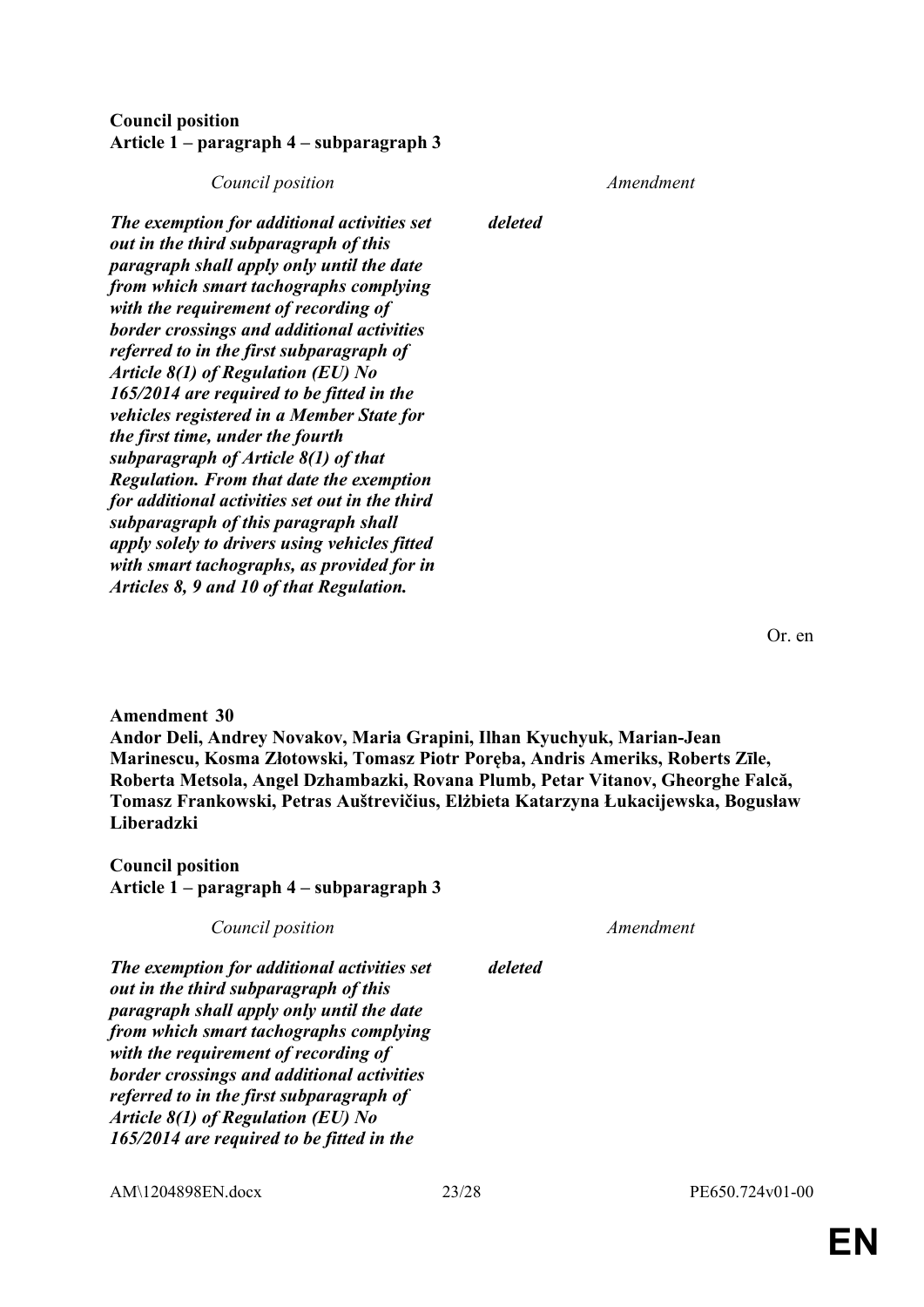*vehicles registered in a Member State for the first time, under the fourth subparagraph of Article 8(1) of that Regulation. From that date the exemption for additional activities set out in the third subparagraph of this paragraph shall apply solely to drivers using vehicles fitted with smart tachographs, as provided for in Articles 8, 9 and 10 of that Regulation.*

Or. en

### *Justification*

*The deletion is necessary to ensure coherence with other amendments.*

### **Amendment 31 Josianne Cutajar, Miriam Dalli, Alfred Sant, Alex Agius Saliba, Roberta Metsola, David Casa**

### **Council position Article 1 – paragraph 8**

### *Council position Amendment*

8. A posting shall, for the purpose of Article 3(1a) of Directive 96/71/EC, be considered to be ending when the driver *leaves* the host Member State in the performance of the international carriage of goods or passengers. That period of posting shall not be cumulated with previous periods of posting in the context of such international operations performed by the same driver or by another driver whom he or she replaces.

8. A posting shall, for the purpose of Article 3(1a) of Directive 96/71/EC, be considered to be ending when the driver *finally delivers goods or sets passengers down in* the host Member State in the performance of the international carriage of goods or passengers. That period of posting shall not be cumulated with previous periods of posting in the context of such international operations performed by the same driver or by another driver whom he or she replaces.

Or. en

**Amendment 32 Andor Deli, Bogusław Liberadzki, Elżbieta Katarzyna Łukacijewska, Petras Auštrevičius, Tomasz Frankowski, Gheorghe Falcă, Petar Vitanov, Rovana Plumb, Angel Dzhambazki, Roberta Metsola, Roberts Zīle, Andrey Novakov, Maria Grapini, Ilhan Kyuchyuk, Marian-Jean Marinescu, Kosma Złotowski, Tomasz Piotr Poręba, Andris Ameriks**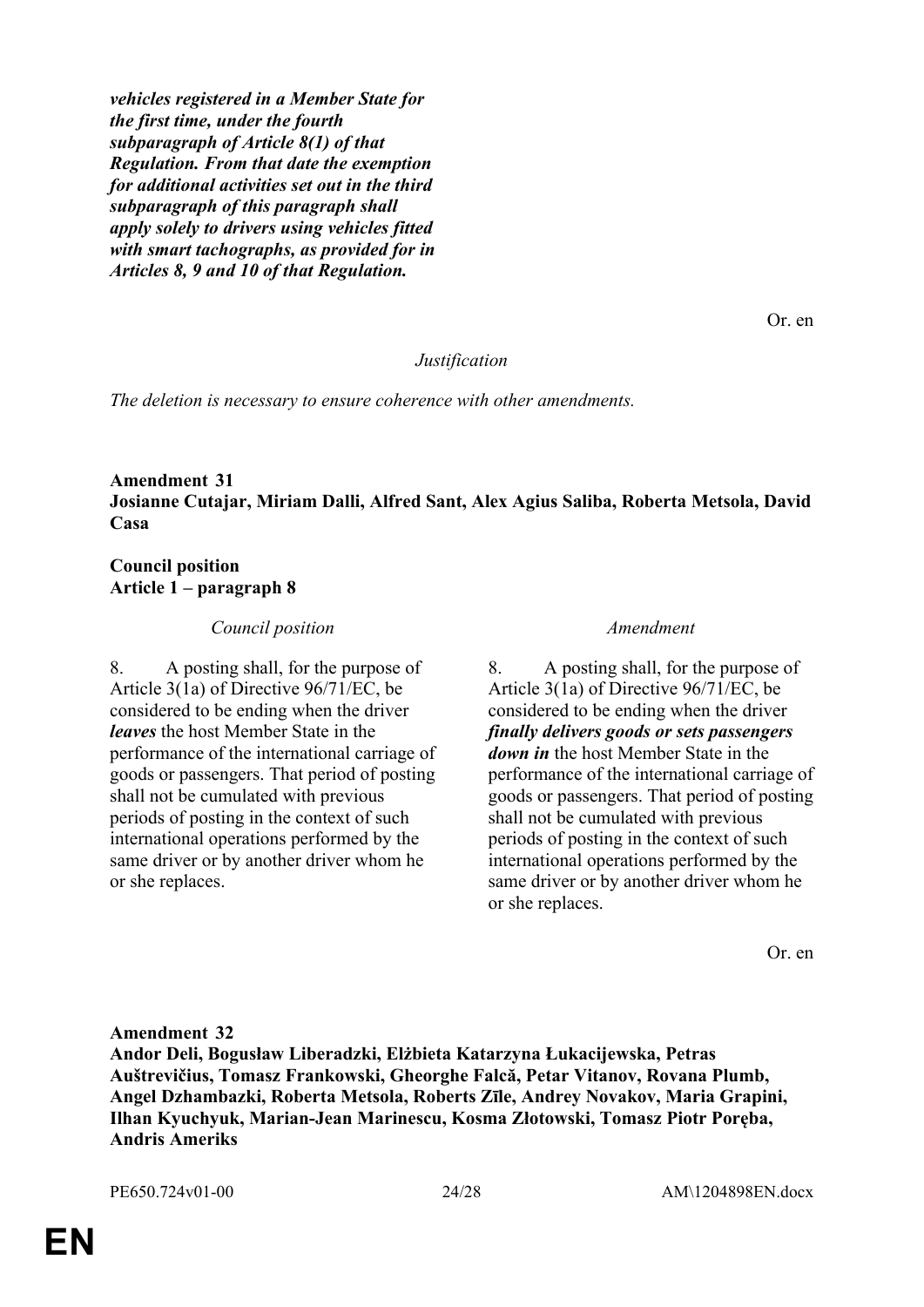### **Council position Article 1 – paragraph 8**

### *Council position Amendment*

8. A posting shall, for the purpose of Article 3(1a) of Directive 96/71/EC, be considered *to be* ending when the driver *leaves* the host Member State in the performance of *the* international carriage of goods or passengers*. That period of* posting shall not be cumulated with previous periods *of posting* in the context of such international operations *performed by* the same driver or *by* another driver *whom he or she* replaces.

8. A posting shall, for the purpose of Article 3(1a) of Directive 96/71/EC, be considered *as* ending when the driver *finally delivers goods or sets passengers down in* the host Member State in the performance of *an* international carriage of goods or passengers*, and that* posting *period* shall not be cumulated with previous *posting* periods in the context of such international operations *of* the same driver or another driver *he* replaces.

Or. en

**Amendment 33 Andor Deli, Elżbieta Katarzyna Łukacijewska, Bogusław Liberadzki, Petras Auštrevičius, Tomasz Frankowski, Gheorghe Falcă, Petar Vitanov, Rovana Plumb, Andrey Novakov, Maria Grapini, Ilhan Kyuchyuk, Marian-Jean Marinescu, Kosma Złotowski, Tomasz Piotr Poręba, Andris Ameriks, Angel Dzhambazki, Roberts Zīle, Roberta Metsola**

### **Council position Article 1 – paragraph 10**

*Council position Amendment*

10. Transport undertakings established in a non-Member State shall not be given more favourable treatment than undertakings established in a Member State*, including when performing transport operations under bilateral or multilateral agreements granting access to* the Union *market or parts thereof*.

10. Transport undertakings established in a non-Member State shall not be given more favourable treatment than undertakings established in a Member State*. Hence once this Directive has entered into force,* the Union *shall begin negotiations with the relevant third countries with a view to the application of rules equivalent to those laid down in this Directive*.

Or. en

### *Justification*

*An obligation for the Member States to implement "equivalent measures" on the posting of* 

AM\1204898EN.docx 25/28 PE650.724v01-00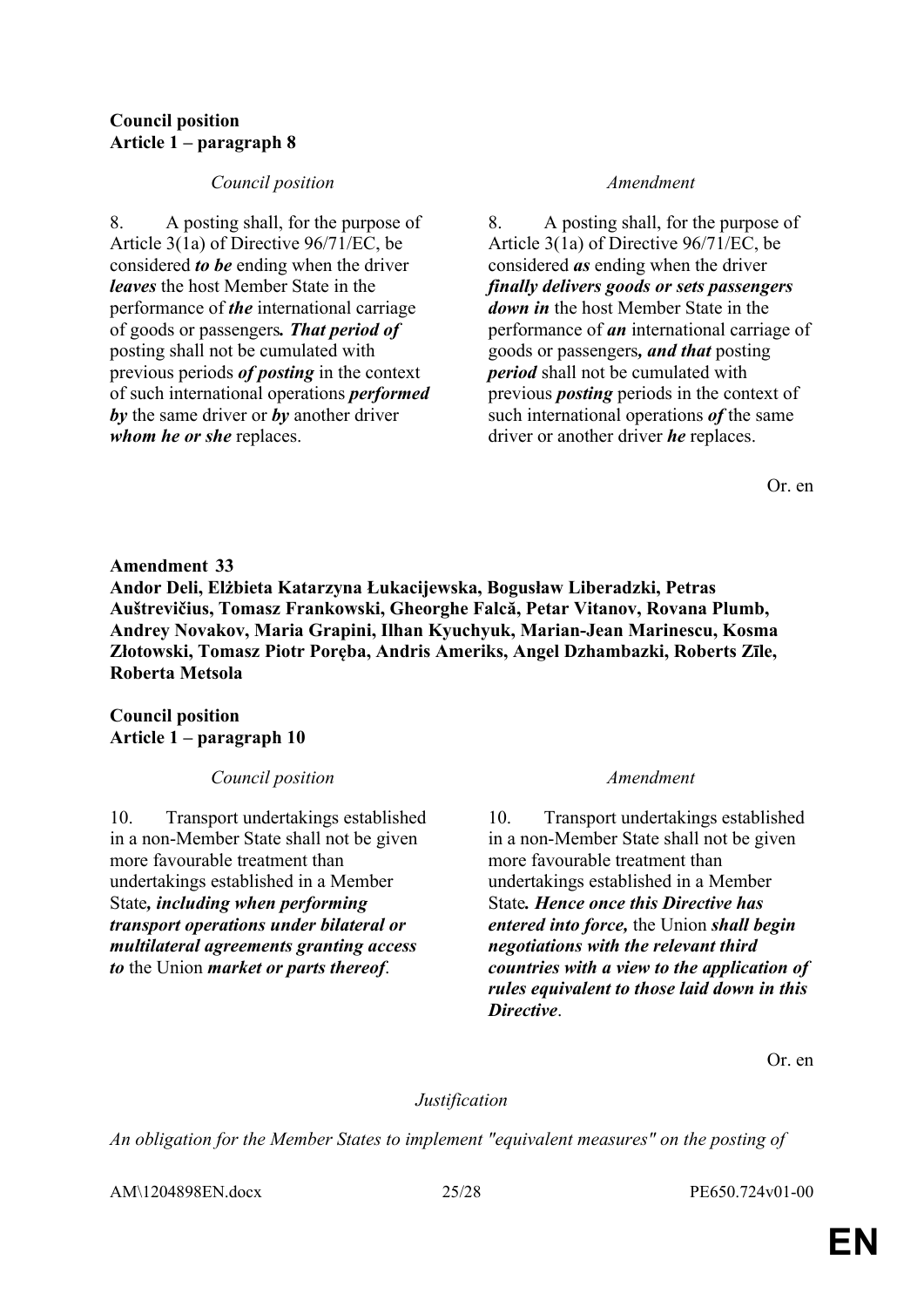*drivers in bilateral and multilateral agreements is contrary to the provisions of the TFEU on the allocation of competences between the EU and the Member States (Articles 2 and 3(2) TFEU). Transport policy and legislation belong to the area of shared competence. According to Article 2 TFEU, in the areas of shared competence, both the EU and the Member States can legislate and adopt legally binding acts. However, in this area of competence, the Member States may only exercise their competence to the extent that the EU has not exercised its competence. In its jurisprudence, the CJEU has confirmed on several occasions that, when the EU adopts provisions laying common rules in the Transport area, "the Member States no longer have the right, acting individually or even collectively, to undertake obligations with third States which affect those rules." Since the EU has already exercised its competence and adopted common rules on posting of workers in the area of transport, and with the adoption of the Mobility Package will further complement these rules with specific requirements on the posting of drivers, the Member States are no longer allowed to adopt bilateral or multilateral treaties in this area. Consequently, the provision, requiring the Member States to implement in their bilateral treaties with third countries equivalent measures to the EU legislation regarding the posting of workers in the road transport sector, is contrary to Article 2(2) and 3(2) of the TFEU on the allocation of competences between the EU and the Member States.*

### **Amendment 34 Josianne Cutajar, Miriam Dalli, Alfred Sant, Alex Agius Saliba, Roberta Metsola, David Casa**

### **Council position Article 1 – paragraph 10**

*Council position Amendment*

10. Transport undertakings established in a non-Member State shall not be given more favourable treatment than undertakings established in a Member State*, including when performing transport operations under bilateral or multilateral agreements granting access to* the Union *market or parts thereof*.

10. Transport undertakings established in a non-Member State shall not be given more favourable treatment than undertakings established in a Member State*. Hence once this Directive has entered into force,* the Union *shall begin negotiations with the relevant third countries with a view to the application of rules equivalent to those laid down in this Directive*.

Or. en

**Amendment 35 Clotilde Armand**

**Council position Article 6 a (new)**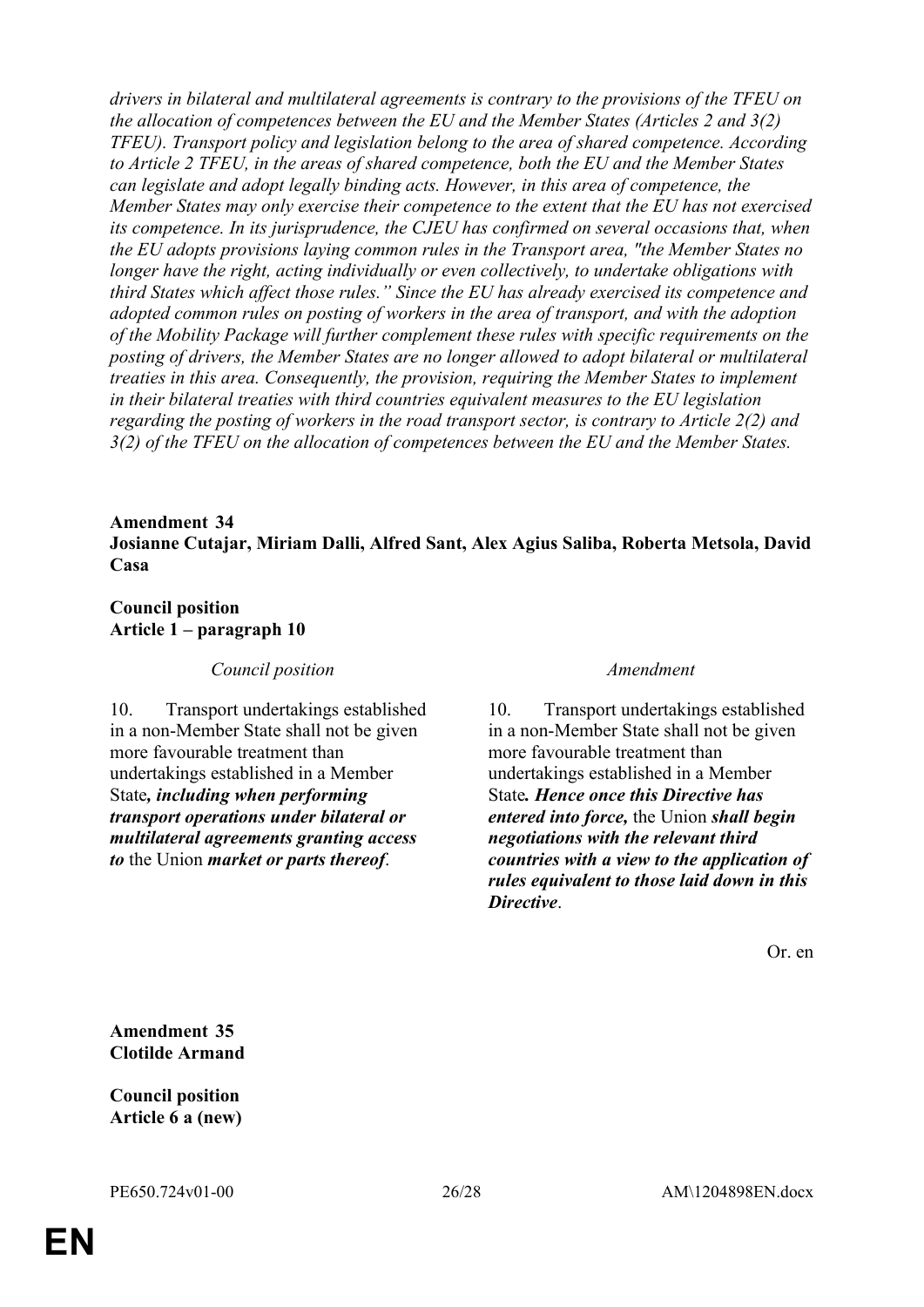*Council position Amendment*

*Article 6 a*

*Force majeure*

*In the situation of force majeure, Member States will cease to impose on operators the administrative requirements and control measures specified in this Directive under Article 1 paragraph 7, and by that means, a driver performing cabotage operations as defined in Regulations (EC)No 1072/2009 and (EC) No 1073/2009 shall not be considered to be posted under Directive 96/71/EC. Transport undertakings shall be informed of such suspension by national authorities without delay.*

Or. en

*Justification*

*Apart from raising serious proportionality issues, these provisions lead to inadequate working conditions for drivers and distortion of competition on the EU single market. The proposal goes against the very mobile nature of the international transportation and has a disproportionately negative effect of peripheral Member States. As demonstrated in the context of COVID-19 crisis, the application of this Directive would exacerbate the already existing shortage of drivers, and would hinder the flexible movement of vehicles. At the times of crises and serious risks to socio-economic well-being of the EU citizens, such restrictive measures should be excluded.*

**Amendment 36**

**Roberts Zīle, Kosma Złotowski, Tomasz Piotr Poręba, Marian-Jean Marinescu, Andor Deli, Bogusław Liberadzki, Elżbieta Katarzyna Łukacijewska, Angel Dzhambazki, Petras Auštrevičius, Gheorghe Falcă, Petar Vitanov, Andris Ameriks, Rovana Plumb, Andrey Novakov, Maria Grapini, Ilhan Kyuchyuk**

**Council position Article 7 – paragraph 1 a (new)**

*Council position Amendment*

*1 a. By ... [OJ: 4 months after its publication in the Official Journal of the European Union] the Commission shall present a proper impact assessment regarding the impact of this Directive on* 

AM\1204898EN.docx 27/28 PE650.724v01-00